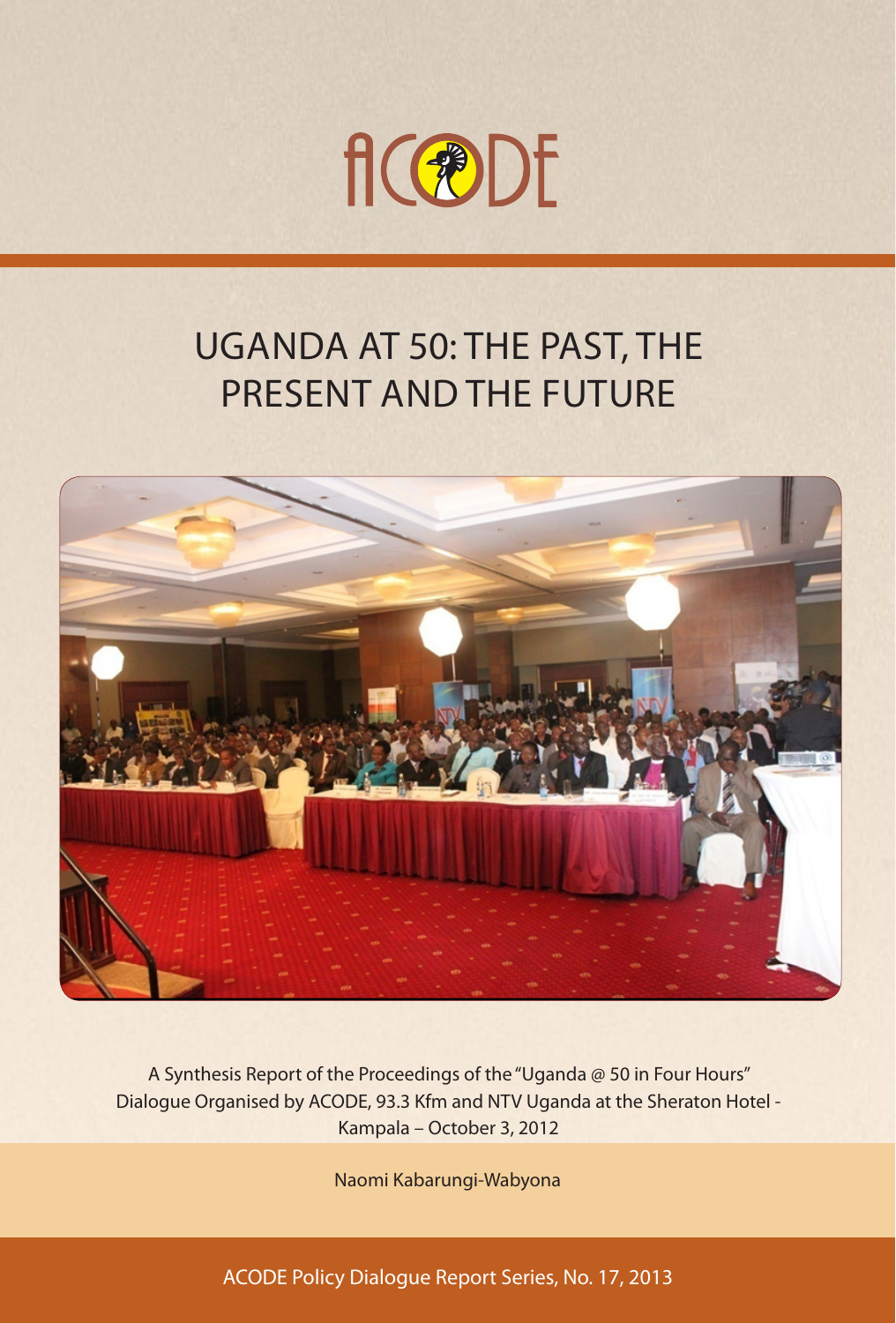# UGANDA AT 50: THE PAST, THE PRESENT AND THE FUTURE

A Synthesis Report of the Proceedings of the "Uganda @ 50 in Four Hours" Dialogue Organised by ACODE, 93.3 Kfm and NTV Uganda at the Sheraton Hotel - Kampala – October 3, 2012

Naomi Kabarungi-Wabyona

ACODE Policy Dialogue Report Series, No. 17, 2013

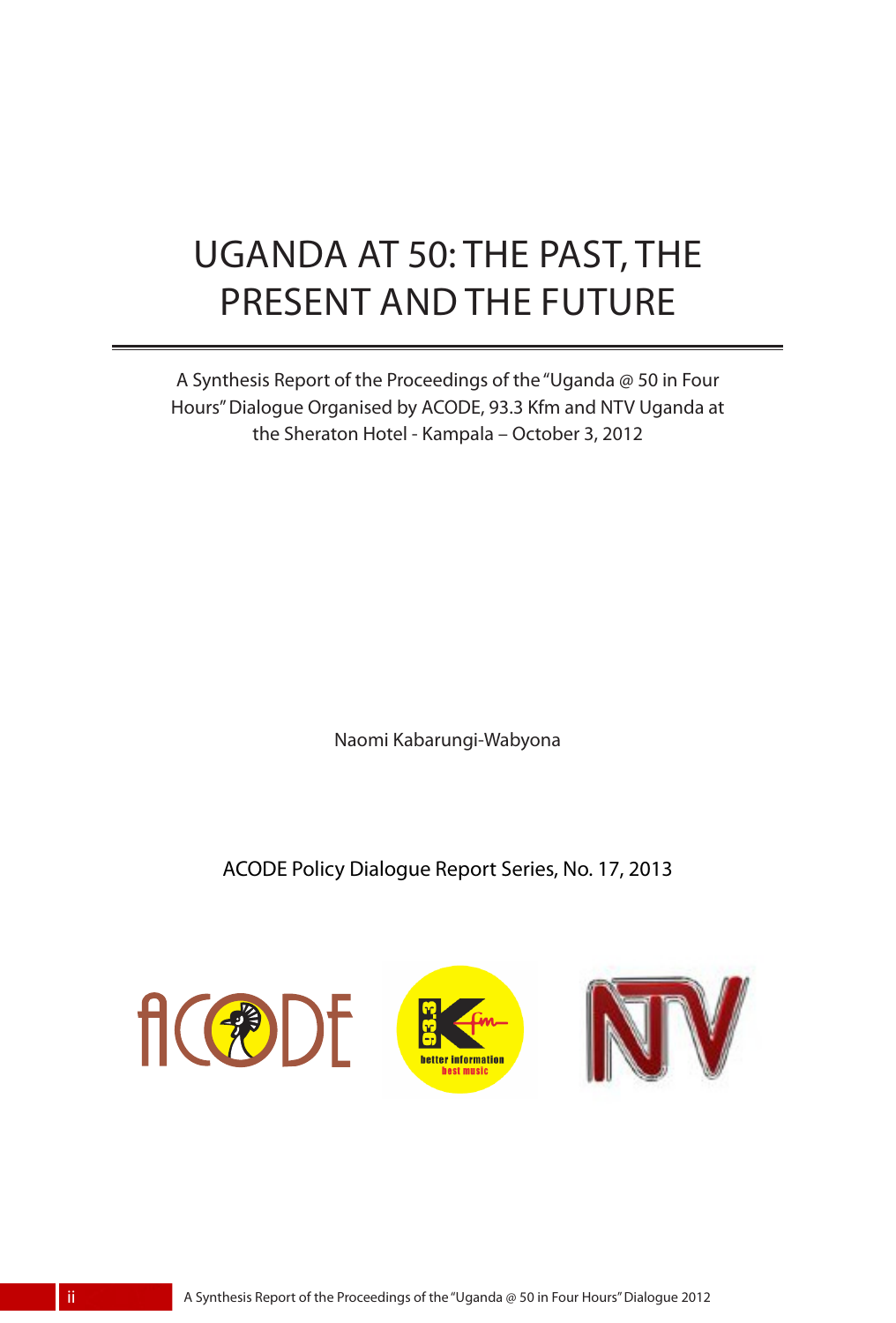Published by ACODE P.O. Box 29836, Kampala - UGANDA Email: library@acode-u.org, acode@acode-u.org Website: http://www.acode-u.org

Citation:

Kabarungi, N. (2013). Uganda at 50: The Past, the Present and the Future. A Synthesis Report of the Proceedings of the "Uganda @ 50 in Four Hours" Dialogue. ACODE Policy Dialogue Report Series, No.17, 2013. Kampala.

#### © ACODE 2013

All rights reserved. No part of this publication may be reproduced, stored in a retrieval system, or transmitted in any form or by any means – electronic, mechanical, photocopying, recording or otherwise without prior permission of the publisher. ACODE policy work is supported by generous donations from bilateral donors and charitable foundations. The reproduction or use of this publication for academic or charitable purpose or for purposes of informing public policy is exempted from this restriction.

ISBN 978 9970 34 009 5

Cover Photo: A Cross section of participants attending the Uganda @50 in 4 Hours Dialogue held on October 3, 2012 at Sheraton Hotel in Kampala.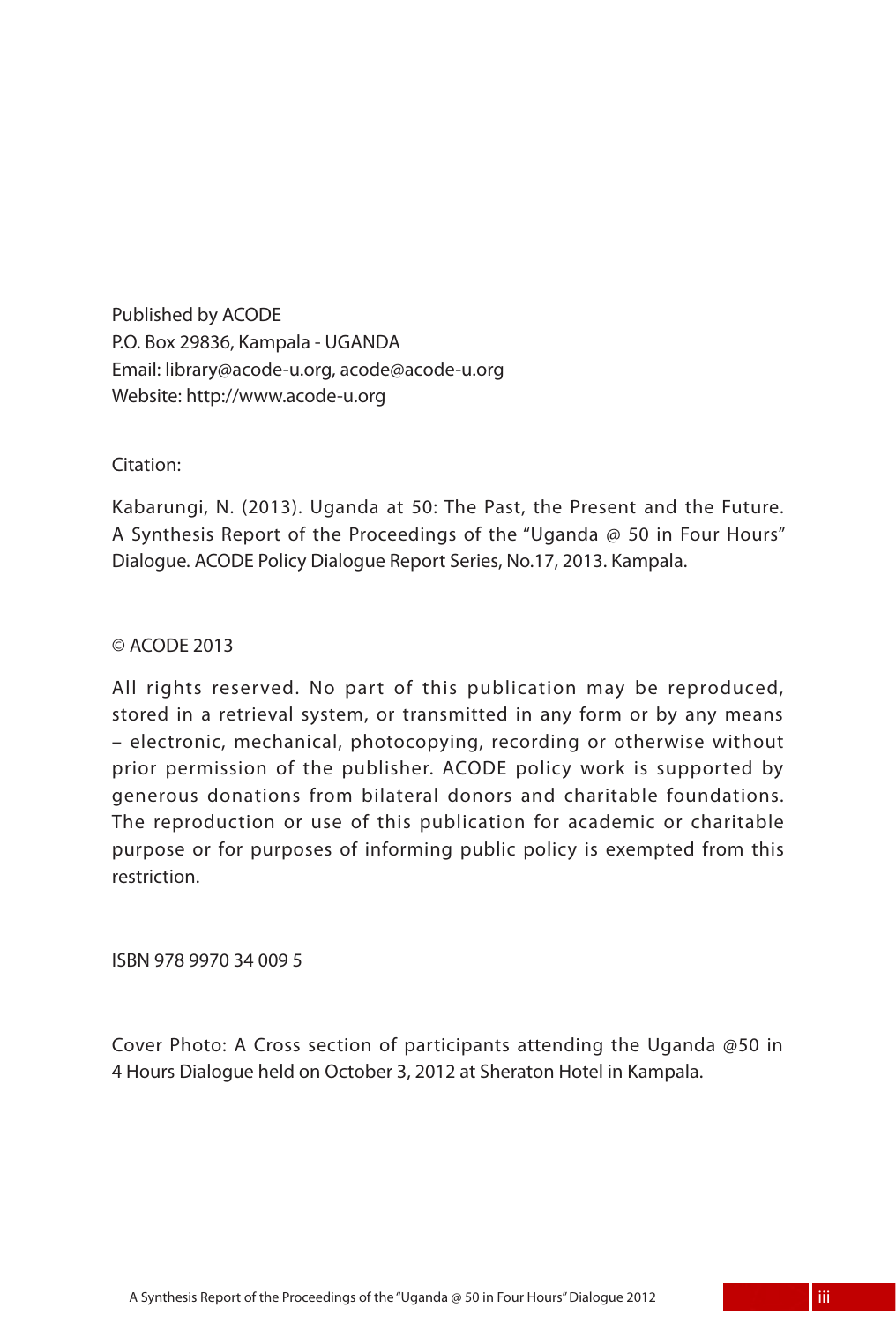## **TABLE OF CONTENTS**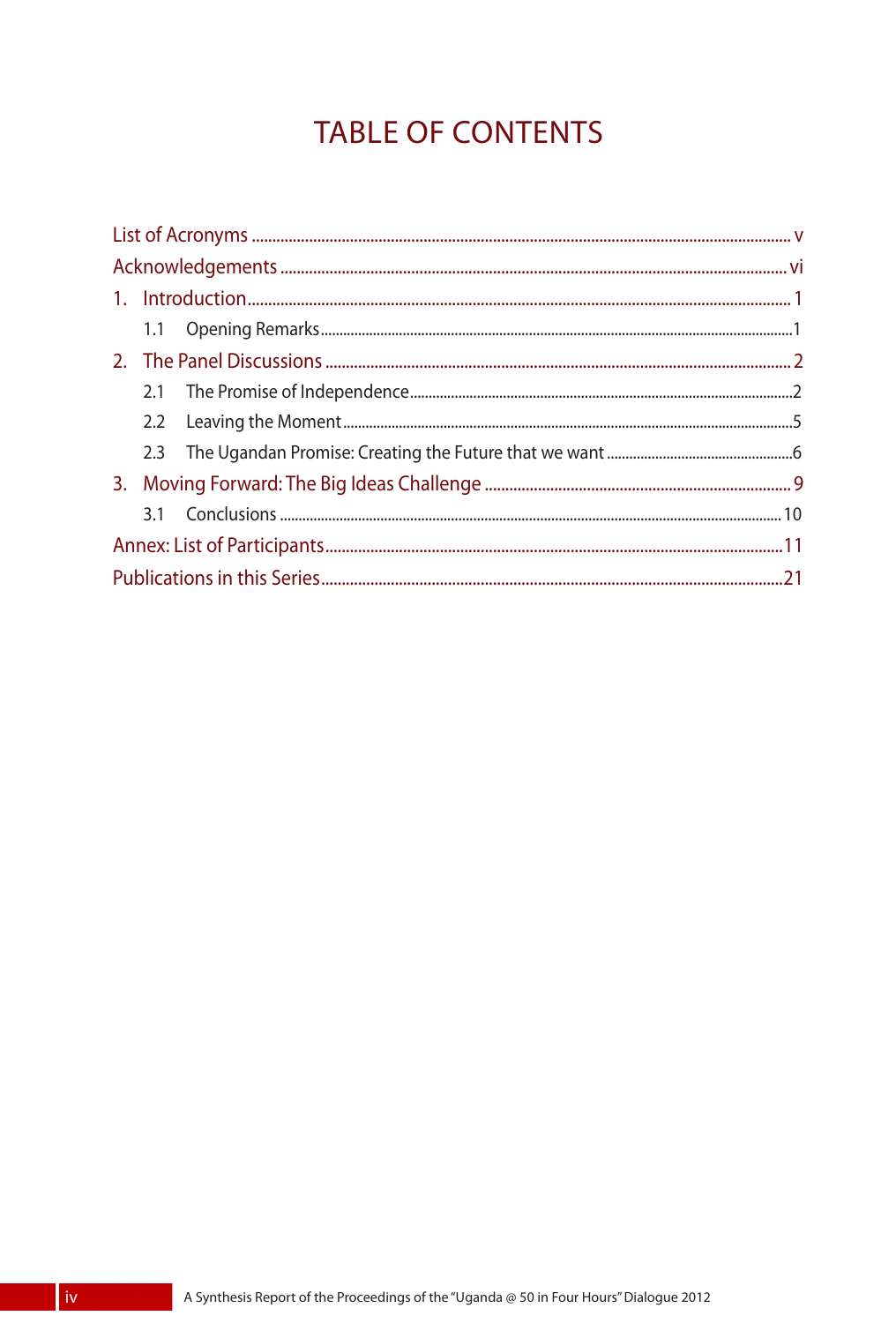### LIST OF ACRONYMS

- ACODE Advocates Coalition for Development and Environment
- IABIC Independence Anniversary Big Ideas Challenge
- LEGCO Legislative Council
- NGO Non-Governmental Organisation
- NRM National Resistance Movement
- UN United Nations
- UPE Universal Primary Education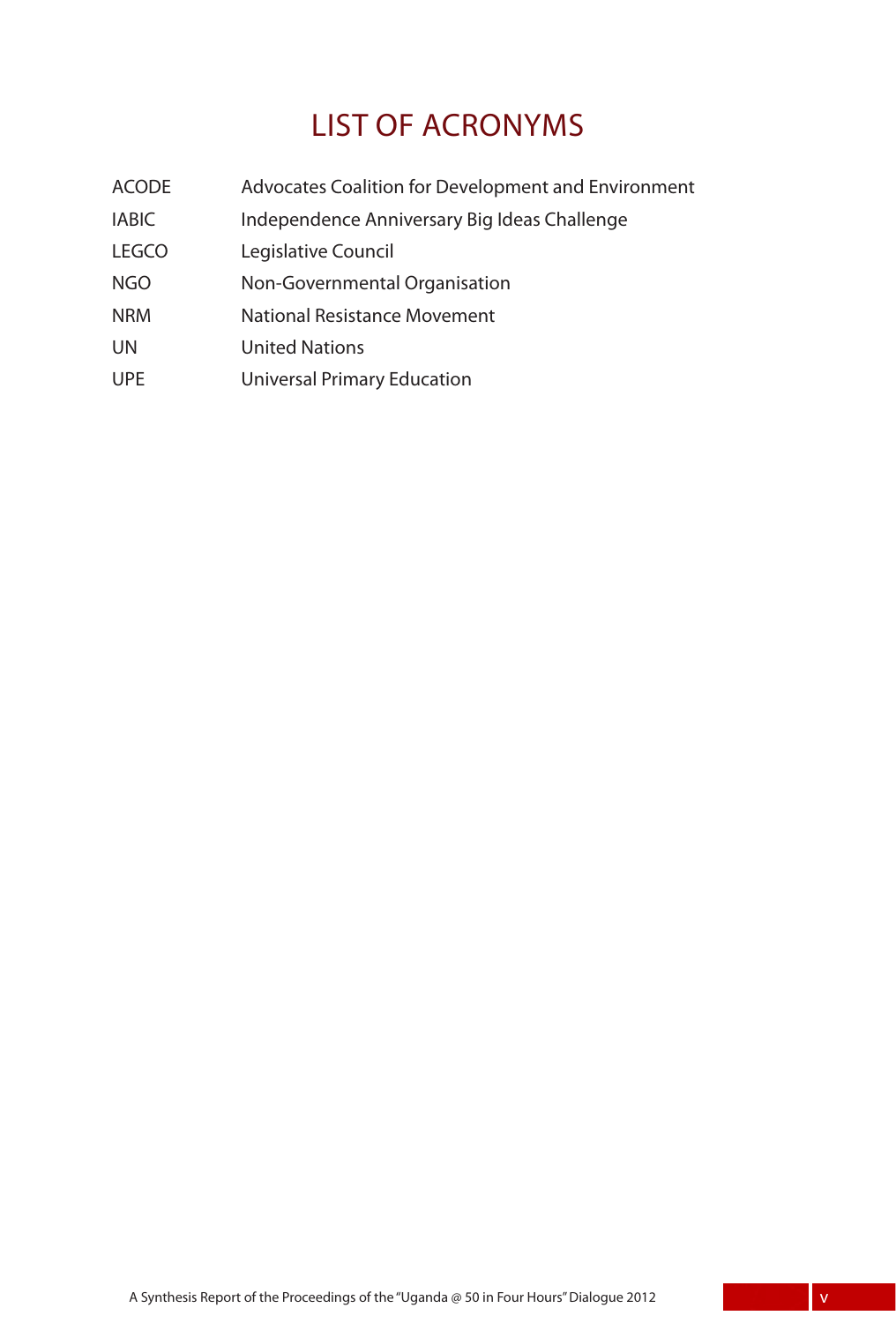### ACKNOWLEDGMENT

The Uganda at 50 in Four Hours live-broadcast dialogue was organized and facilitated by ACODE's Citizens Budget Tracking Information Center (CBTIC). ACODE is deeply grateful to the Hewlett Foundation for the core funding support to CBTIC by which this dialogue was made possible.

We acknowledge the contribution of our Uganda at 50 partners, the Nation Media Group in Uganda (NTV Uganda and KFM) in ensuring that this dialogue was highly publicized and broadcast live on air and on cyberspace; the National NGO Forum, the Expanding Social Protection (ESP) Programme and the Civil Aviation Authority (CAA), who partnered with us as part sponsors in advertising the event. We are deeply indebted to the experts who accepted to be panelists in the different segments; the discourse would not have been as enriched without their experience of our history and their expertise and passion in envisioning the Uganda that we want. Special thanks go to Patrick Kamara and Aisha Alibhai for moderating the dialogue.

Last but not least, we are grateful to the people who joined the dialogue by participating both live and online; without their voices, the dialogue would have been in vain.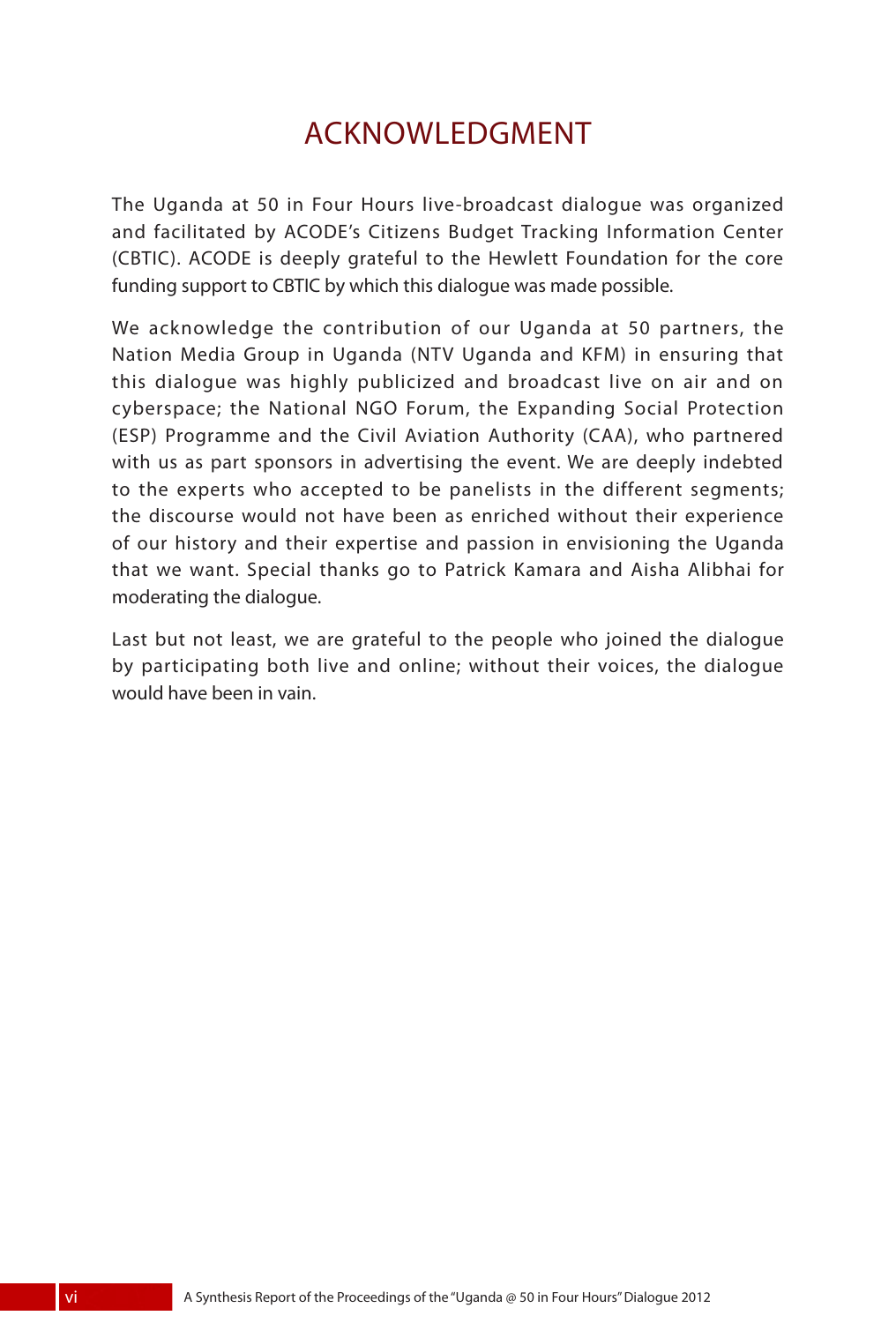## 1. INTRODUCTION

While Uganda planned to celebrate the Jubilee Year – when the country got independence from the British on 9th October 1962, the Advocates Coalition for Development and Environment (ACODE) convened a live television dialogue – Uganda  $\varpi$  50 in Four Hours. By bringing notable media houses – NTV and KFM radio, ACODE provided a platform to as many Ugandans as would join - in the dialogue to reflect on the 50 years of Uganda's independence and share the big ideas they believe would transform the country over the next 50 years.

This report is a record of the discussions that took place under the theme: "The Ugandan Promise" based on the foundation of the Constitution of Uganda, that all Ugandans have sovereign and indelible rights to pursue a life of prosperity, social justice and peaceful coexistence in a democratic state. The discussions were organized in three segments featuring panel discussions comprising eminent Ugandans representing the past and post-independence generations, and the young people that represented the future.

With the understanding that an open, non-politicized conversation on Uganda in the past, the present and the future holds the promise for Ugandans, the national dialogue appealed to many citizens at home and abroad. A number of organizations, namely: the National NGO Forum, the Expanding Social Protection Programme and Civil Aviation Authority were proud part-sponsors advertising the national dialogue.

Indeed, more than 400 people including professionals from various fields; academia, public service, politics, activists, students and the business community gathered at Sheraton Hotel in Kampala, on 3rd October 2012 to share their dreams, aspirations and expectations of their country in perspective of how far the nation had come, what had gone wrong and how to shape the future as a nation - Uganda.

The live broadcast was relayed on four up-country FM radio stations covering the major regions of Southern, Western, Northern and Eastern Uganda, and live feeds were posted on Facebook and other social media sites.

### 1.1 Opening Remarks

Participants both in Uganda and in the Diaspora attended, listened over the radios, watched on television and interacted via social networks –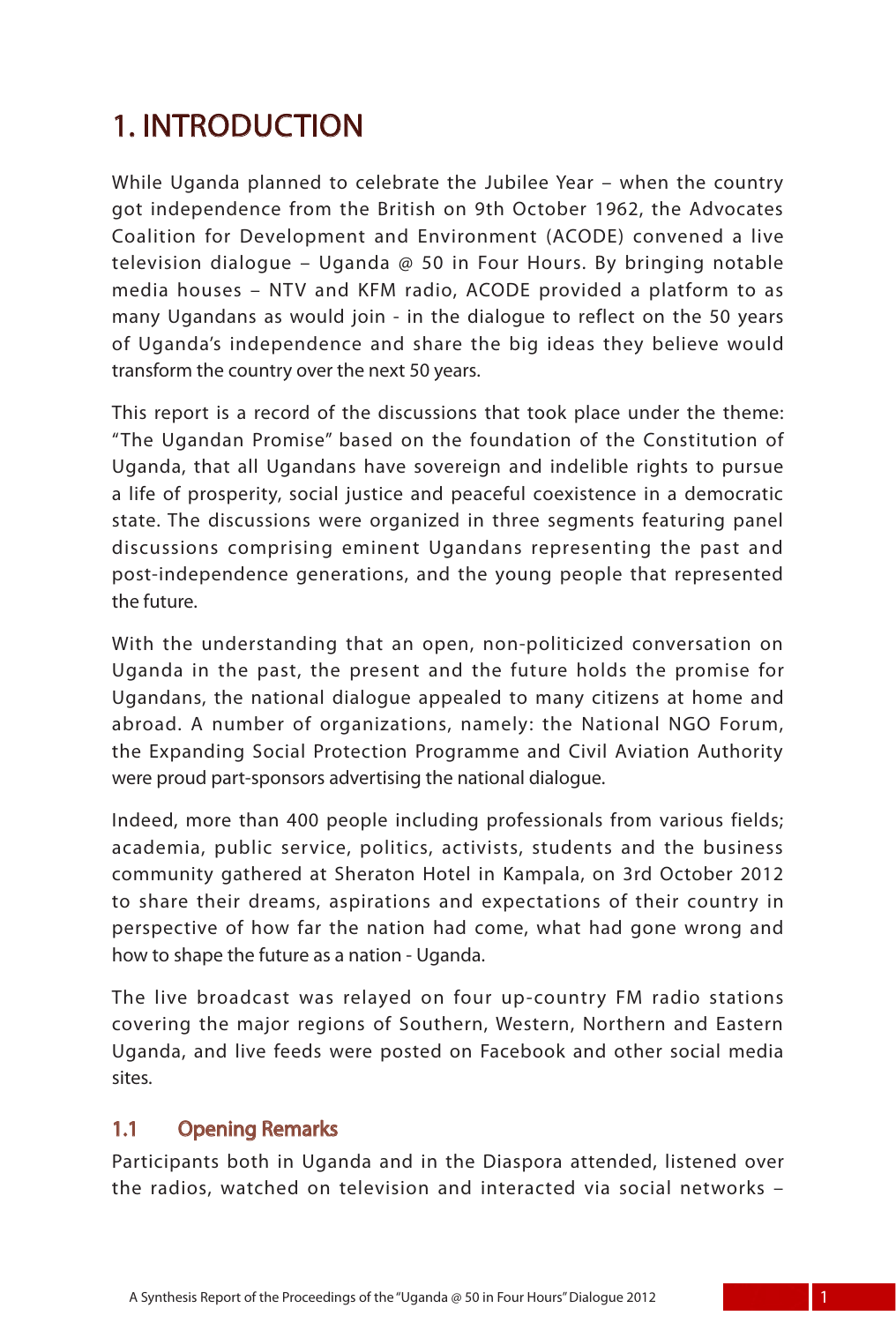embracing the opportunity of the Dialogue as the first step for every Ugandan to participate in achieving 'the promise of Uganda' that is desirable for posterity. ACODE Executive Director Mr. Godber Tumushabe noted that it was indeed "time not only to reflect on how we have failed as a country, but also to focus on the lessons we have learnt, the future and opportunities we can work for and earn together".

"Fifty years, since Uganda got independence, is too long a time to still place blame on colonialism and slavery as the cause of our failure," Mr. Tumushabe noted.

### 2. THE PANEL DISCUSSIONS

The Uganda at 50 in Four Hours Dialogue was characterized by discussions arranged in three segments. A 15-minutes animation was shown to tickle participants to envision a transformed and prosperous Uganda where there are unlimited possibilities and opportunities for every Ugandan in the next 50 years.

The discussions in each segment were guided by eminent Ugandans selected on the basis of their experiences in respect to the generational periods pre and post Uganda's independence. The discussions were moderated by renowned Ugandan broadcast journalists.

### 2.1 The Promise of Independence

Discussions in this session focused on the expectations and aspirations from independence. Sharing personal experiences, panelists painted a picture of excitement and high expectations. On the dawn of Tuesday 9th October 1962, Ugandans from all walks of life, regardless of class or tribe, jubilated when the Union Jack came down and the Ugandan flag was raised. Indeed, independence came with high expectations that everything would change for the best: that all people would equally enjoy free education and health care services; that girls would easily access education, and that Ugandan school teachers would take over from the British; that Ugandans would engage in gainful business - just like the Asians and the British who dominated [even] the smallest of shops on the high streets of Kampala - that Ugandans would have money in their pockets; that a Ugandan leader would expunge the lines of division drawn by the colonial master along tribal territories; and that Uganda would be able to make national decisions without reference to London – the seat of the colonial master.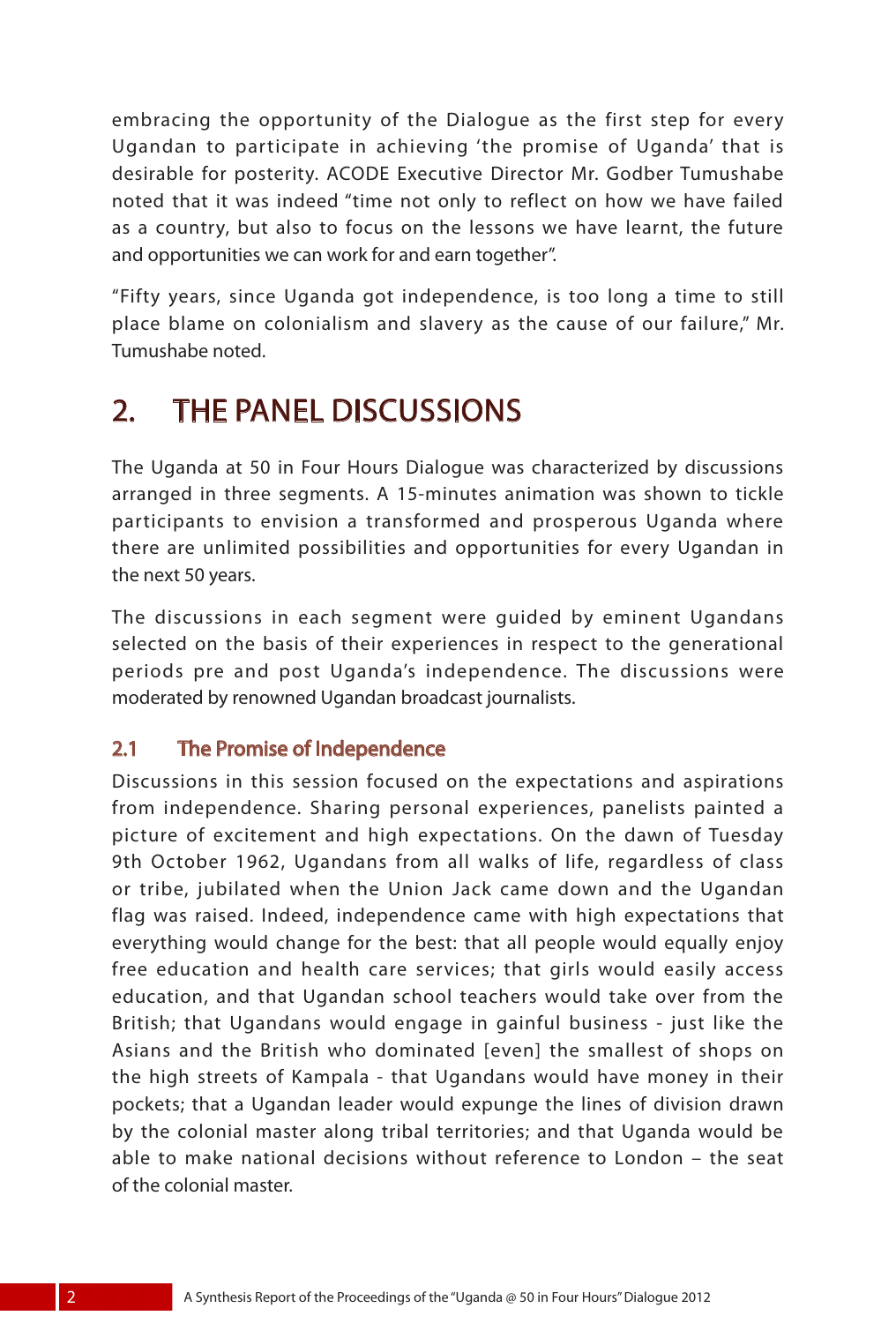

Segment-one panelists discuss "the Promise of Uganda", L-R: Mrs. Joyce Mpanga, MP in the Uganda National Assembly in the 1960s; Amb. Paul Etiang, former Deputy Prime Minister and Minister for Disaster and Refugees; Rtd. Bp. Ilukol Geresom, a key negotiator for peace in the Teso Region; Ms. Thereza Mbire, a celebrated businesswoman and Rt. Rev. Baker Ochola, from the Acholi Religious Leaders Peace Initiative

These and many other sentiments shared during the discussions were reminiscent of a new Uganda that would instantaneously achieve total self-sufficiency in education, economics, politics, unity and prosperity. However, the excitement died down too soon, largely because there was a lack of synchronization between the pursuit of, and the preparation for independence. The agitators of Uganda's independence had little notion of what they wanted post-independent Uganda to look like. This failure was partly attributed to tribal sentiments and agitation for federalism – a result of the divide-and-rule policy by the colonial master.

As noted by veteran Joyce Mpanga, the first document that brought Ugandans together was the Constitution of 1962. Before 1962, nobody talked about Uganda– there was Buganda, Tooro, Bunyoro, Teso and all tribes had made treaties with the British Government. Mpanga recalled that while many were talking about federo, it was only Sir Andrew Cohen [British Governor of Uganda Protectorate] that first talked about a unified government."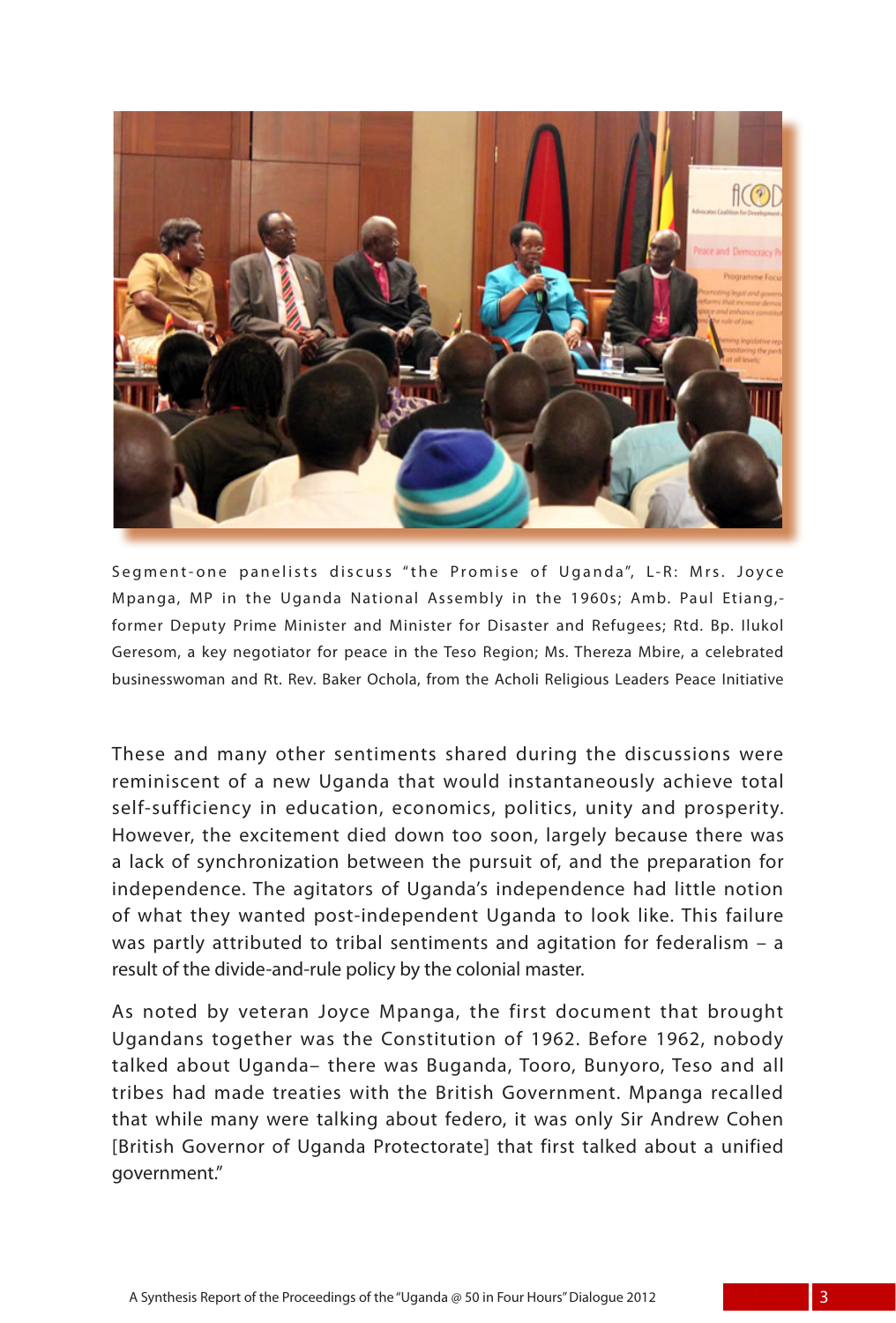Sir Andrew Cohen is recorded in Uganda's history as the Colonial Governor (1952 - 1957) who helped Uganda take the first steps towards self rule. He deliberately increased the number of Ugandan representation on the Legislative Council (LEGCO). It was a good effort that came too late considering that the LEGCO- established in 1920 - was since then monopolized by the British. It was later opened to Asians while Ugandans were left out for more than 30 years, till 1950 when only six male Ugandans were allowed for the first time.

In the business field, according to veteran entrepreneur Ms. Theresa Mbiire, gainful business was the reserve of the Asians and the British who operated all the shops including the retail kiosks down town. Furthermore, because Uganda had been split into territorial boundaries, Ugandans at the time agitated for economic independence as Baganda, Banyoro, Batooro, Itesot and northerners but never as Ugandans.

Panelists agreed that while Ugandans just like most of Africa were saying 'we want independence now', they were ill-prepared to handle self-rule merely received on a silver platter. While the agitators for freedom started uprisings such as the one at Makerere College in 1961, there was no unanimous agitation for freedom. Faction leaders like Benedicto Kiwanuka and Milton Obote were not in agreement on what the post-independence government would operate without the British.

By 1962, most of Africa was generally talking about independence but not necessarily freedom. It was not clear how to manage postindependent Uganda. It seemed as though it was good enough to just have independence, and think about what to do with it later on. The struggle for independence was largely ticked off by the UN Resolution 1714 -Uniting for Peace Resolution – taken in 1958/59. In June 1960 for example, France decided to award independence to all her territories.

Immediately after independence, there were high expectations on the first Ugandan government to nurture a sense of belonging for the people, to deliver economic freedom and to provide social services to the people.

Before independence, indigenous Ugandans were tilling the land to grow coffee and cotton. While the British established cooperatives, such as the Uganda Development Corporation, only the Asians were allowed to produce these cash crops. Ugandans had a dream that they would also operate shops on the up-market Kampala road from the down town kiosks to which Africans were relegated.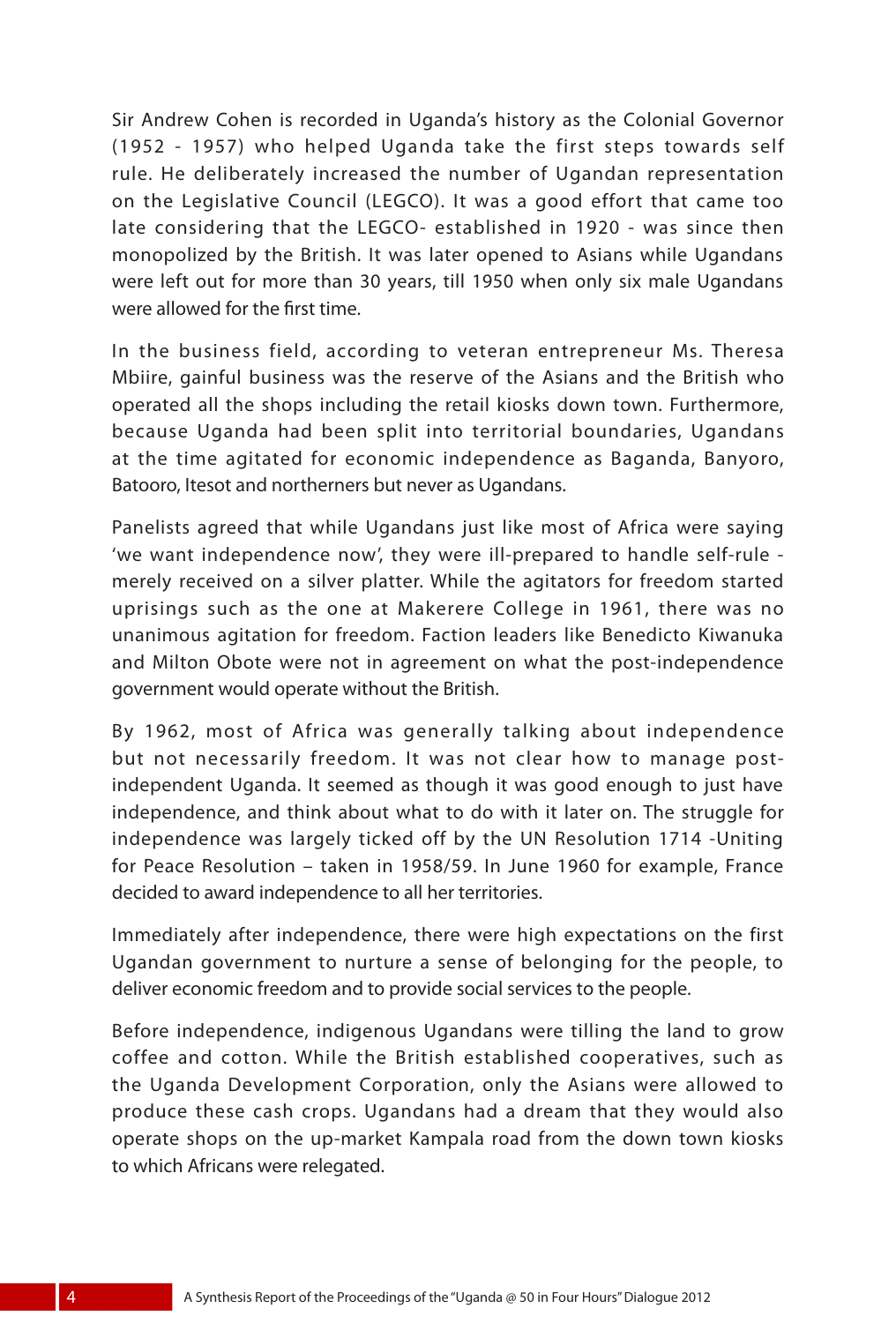Despite the lamentations of what should and should not have been, panelist Bishop Gerosom Ilkor and other participants raised a case for the British government as having laid the foundation for quality health and education services through the Christian Missionaries, albeit only accessible to a privileged few. Perhaps 'independence' was overrated - the expectations were far too high. Whereas independence was most desirable for Uganda and many associated good things, Uganda was not prepared to receive it.

#### 2.2 Living the Moment

This session focused on what Ugandans had learned from the 50 years of independence, what they could have done better and the mistakes that should never be repeated. The session propelled the discussions to the most nostalgic. Whereas Uganda seemed to progress in terms of economic development and democratic leadership in the years before and leading to independence, its citizens had become frustrated over the latter years. It is often cited that by independence, Uganda's economy was at the same footing as Singapore's, yet the latter has since taken off to manufacturing while Uganda lags behind. Further, Uganda had earned her name as the pearl of Africa because of her good climate, yet her potential as the food basket of Africa had been eroded by environmental degradation - a sign of poor governance and management practice after independence.

But what went wrong? Pondering on this question, Dr. Miria Matembe used the analogy of the Exodus of the Israelites in the Bible – to describe Uganda's leadership as power hungry and arrogant – and not humble servants of the people of Uganda who had been moving around



"Leaving the Moment" Panelists (L-R) Dr. Miria Matembe former ethics and integrity minister and advocate for women's rights; Mr. John Nagenda, Senior Presidential Advisor; Amb. Paul Etyang, Rt. Rev. Ilukol Geresom and Prof. Pen-Mogi Nyeko, Vice Chancellor Gulu University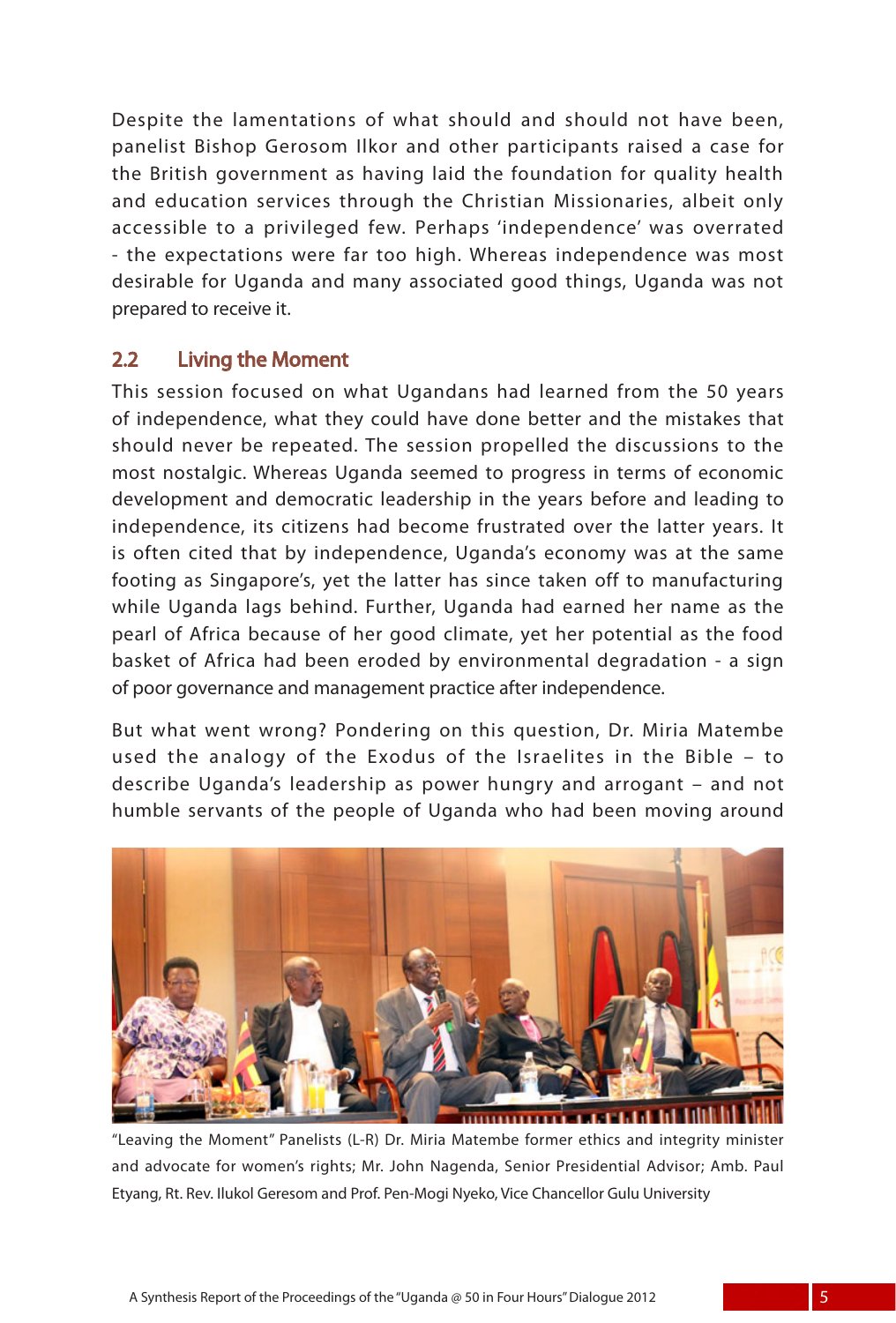the mountain for 50years. The children of Israel lamented to Moses [leadership] that they were better off in Egypt than being on the never ending journey to the Promised Land. Most participants blamed the ruling National Resistance Movement government for the failure to deliver on the promises of peace, unity, transparency and prosperity since 1986. While Uganda has had eight governments since independence, the National Resistance Movement government has been in leadership for more than half of the jubilee period.

Whereas the NRM government is credited for bringing Uganda much closer to the dream by providing mass education (Universal Primary and Secondary Education) and reinforcing peace and security as opposed to the anarchy that had become rampant in French-African states albeit having got independence at the same time as Uganda - the past two decades were characterized by youth unemployment, corruption, arrogant leadership, and impunity of the NRM government.

There were arguments that democracy is a long term process before you get to the desired spot. References were made to China, where the government works out where they want to go and proceed to go there; and whoever stands in the way, gets trampled. According to proponents of this argument, it was better to live in a peaceful and secure Uganda than a "developed" but "undemocratic" China. The comparison could often be misleading. The NRM government was credited for the visible and tangible developments, the peace and security as compared to the terror of the 1970's.

#### 2.3 The Ugandan Promise: Creating the Future that we want

Panelists in this session focused on the commitments the country should make to build the desired future. The discussions were guided by what Uganda as a country wants. The panelists agreed that Uganda was wellendowed with both human and natural resources, but what was needed to achieve development for posterity was a transformative leadership: "I want to see a Uganda managed as a country and not as a personal project. A Uganda with value systems, honesty, hard work and integrity," Dr. Matembe argued.

The discussions moved from problems Uganda had to endure, to highlighting Uganda's potential and possibilities that the young generation could harness to turn Uganda into "the Uganda we want". The opportunities that Uganda could harness to achieve what was lacking, and chart the path to the desirable Uganda were highlighted.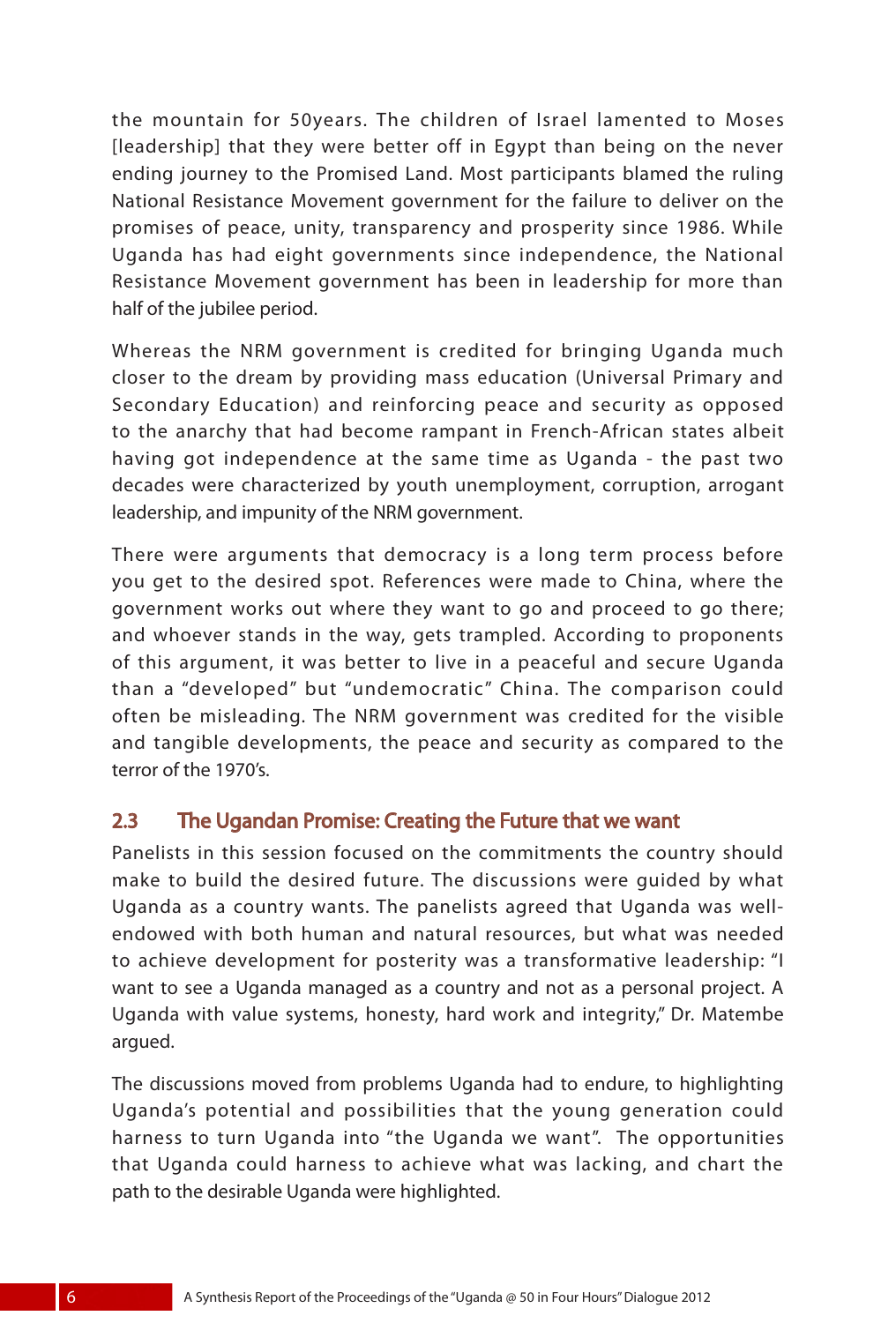

Panelists discuss "the Ugandan Promise"; L-R: Hellena Okiring,a youth rights advocate; Hon. Richard Todwong, Member of Parliament – Nwoya Constituency and [Designate] Minister without Portfolio; Prof. Venansius Baryamureeba, Vice Chancellor Uganda Technology and Management University; and Godber Tumushabe, Executive Director ACODE.

Drawing from the animated short film- the Ugandan Promise panelists concurred, those greater achievements for Uganda's young generation are possible where social infrastructure and human capital are well planned. As elaborated by Professor Venansius Baryamureeba, proper systems; health, education and improved use of science and technology are needed in developing national identification. It does not matter for example in the United States of America who becomes President – the expected moral standard and expertise of each department head is already known. The importance of issue-based politics should be emphasized rather than awarding 'faithful cadres' with ministerial and advisory positions, yet they are neither skilled nor qualified to deliver services to the people.

Tolerance of divergent views and opinions, particularly in politics where political parties are not groomed along tribal divisions but issues was another virtue that was emphasized during the debates. The teaching of indigenous languages in schools, zero-tolerance for corruption, the eradication of the HIV/AIDS epidemic, a Uganda where constitutionalism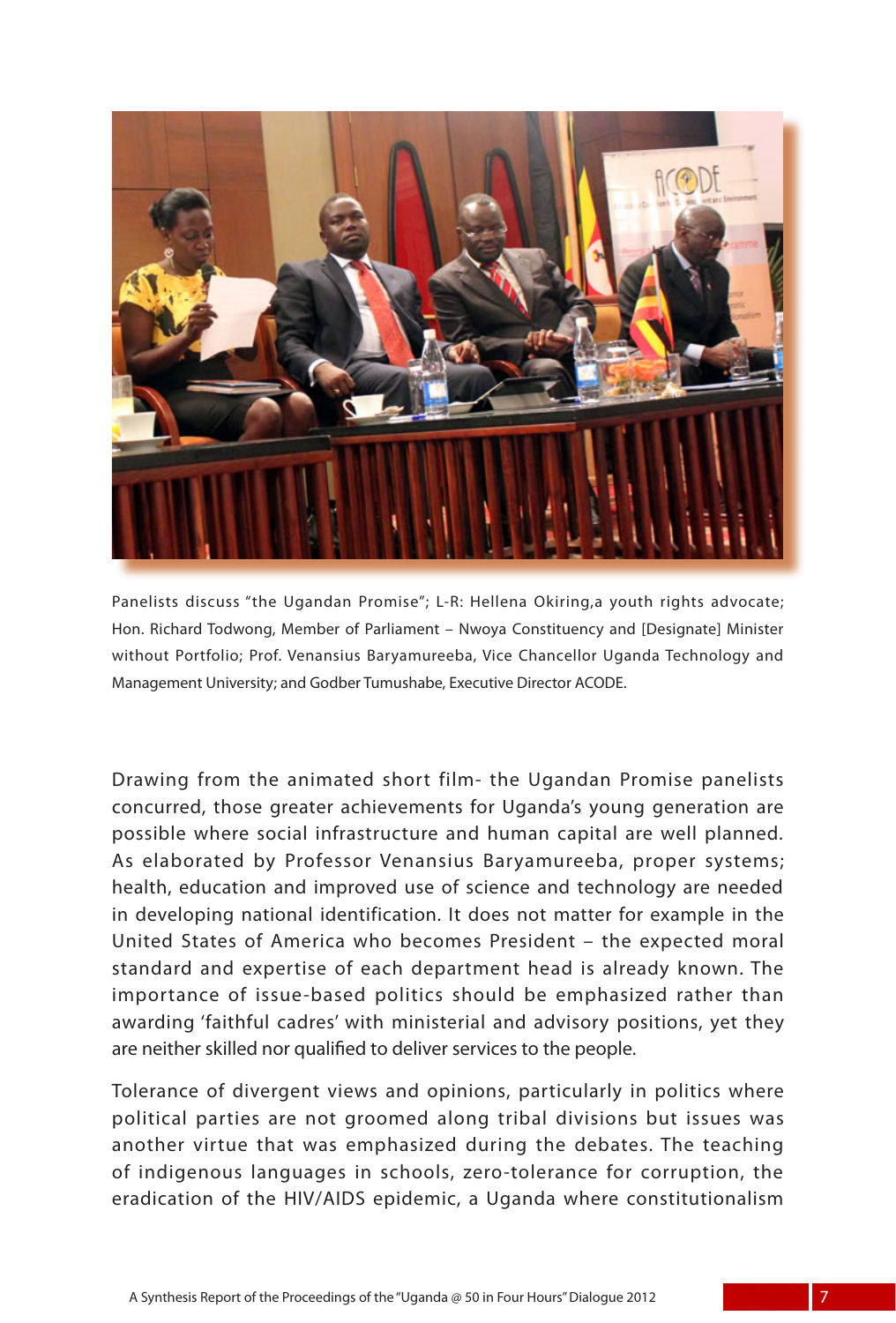is the norm and not the exception – formed some of the elements of the Uganda most of the participants wished to live in.

But is "the Uganda we want" achievable? Humans had fallen short of the glory of God; and as the old adage goes, if wishes were horses, beggars would ride - a rude reality that there is no perfection. The past 25 or so years had seen the economy grow to stability, although economic justice was lacking. In the next 50 or so years, the expectations were of [economic] growth as well as justice – changing the organization of the economy in order to achieve full employment. And as Dr. Suruma pointed out, no one has a formula for that, but it was believed that with the funds from Uganda's new petroleum industry, social and economic justice could be achieved. Only with economic justice can Uganda have political stability. In addition, many Ugandans believe that less individualism and non-political patriotism would make "The Uganda we want."

Others rebuked neocolonialism and the National Resistance Movement - a government that had short-changed the people of Uganda with ideologies of capitalism - relevant for the time it was broad based. The 'winner takes all' ideology took Ugandans backward from the belief of unity in diversity –where the political opposition should have space to contribute to the development of the "Uganda we want". For example, in order for Ugandans to enjoy the full benefit of the oil money, local content where Ugandans are suppliers and contractors should be deliberately encouraged, rather thankeep them on the periphery of the oil business. The lack of civic competence makes people more gullible to realize the potential of the next 50 or so years of "the Uganda we want".

While the political leadership might have numerous faults, it the duty of the citizens to ensure quality leadership by electing leaders who can take the country to the desired future – the Uganda we want. Every generation that transcends to another regime does so with a lot of bitterness and frustrations. Everyone wants change, yet there has been [serial] crisis of change of leadership.

In many national discussions there has been a constantly intriguing question that goes unanswered; what makes us Ugandan? The question is suggestive that Ugandans do not really believe or feel that they are Ugandans. Thus, it is important to develop and adopt a citizen's charter so that Ugandans know their commitment to the country. The charter would be printed in people's birth certificates, passports and all other official identification documents; and a requirement for instance for civil service recruits to recite the charter.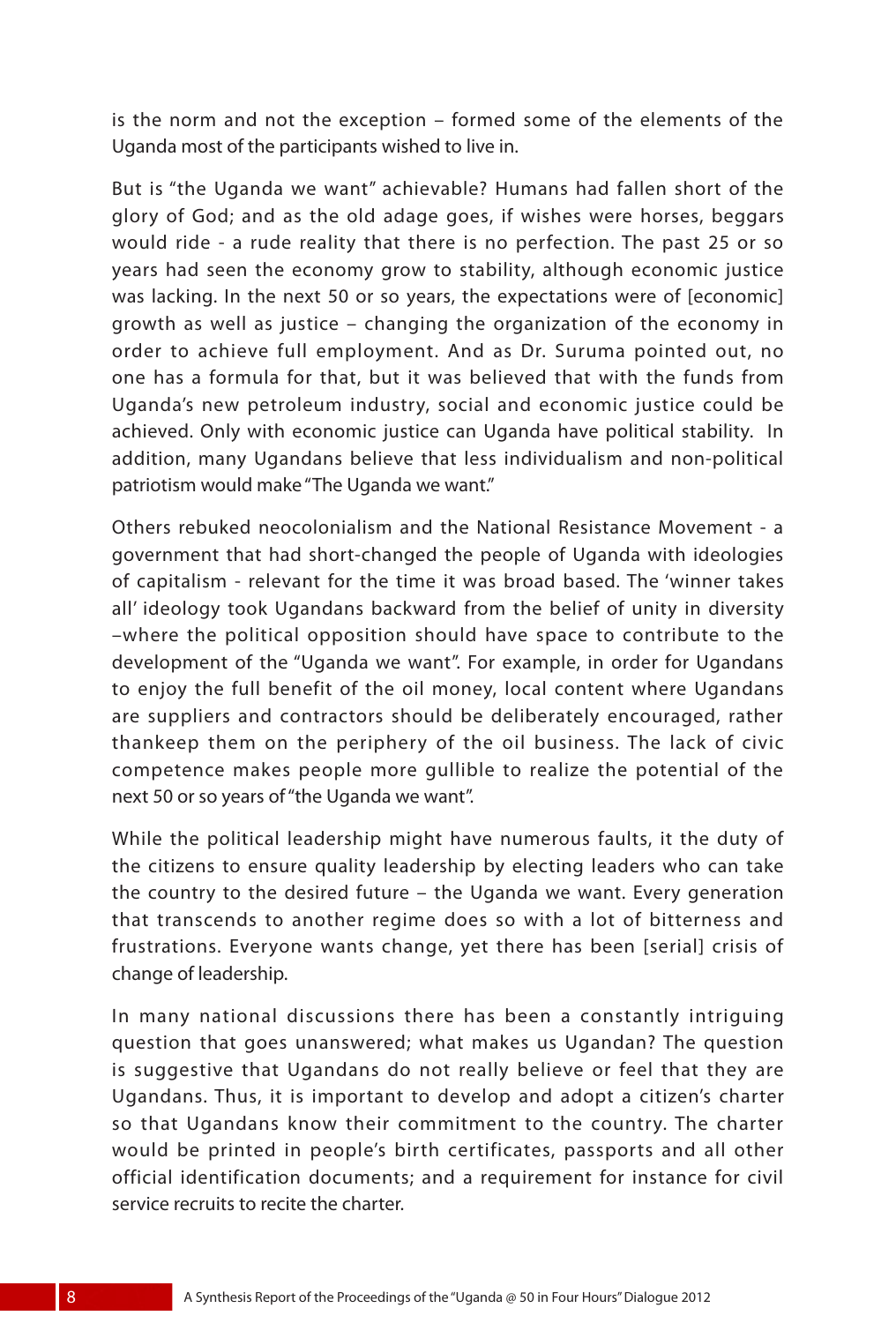

Creating the future we want: Dr. Ezra Suruma, former Minister of Finance Planning and Economic Development, and Senior President Advisor (standing, right) challenged the young people to take up the responsibility of changing Uganda rather than being quick to point at other people's mistakes.

The ruling NRM government was faulted on its otherwise good policies and programmes such as mass education and security. The much hyped Universal Primary Education (UPE) was considered a case of doing so much and yet achieving so little. While developed economies such as the USA are driven by talent and entrepreneurship, Uganda's government seemed to give its children "an 18th century education to compete in a 21st century economy" asserted ACODE's Godber Tumushabe.

### 3. MOVING FORWARD: THE BIG IDEAS **CHALLENGE**

At the conclusion of the dialogue, Ugandans were called upon to share the [big] ideas that have the potential to develop and could transform Uganda over the next 50 or so years to "the Uganda we want". The Independence Anniversary Big Ideas Challenge (IABIC) was initiated by ACODE and supported by partners, premised on the fundamental belief that the promise of success could stimulate innovative thinking, motivate people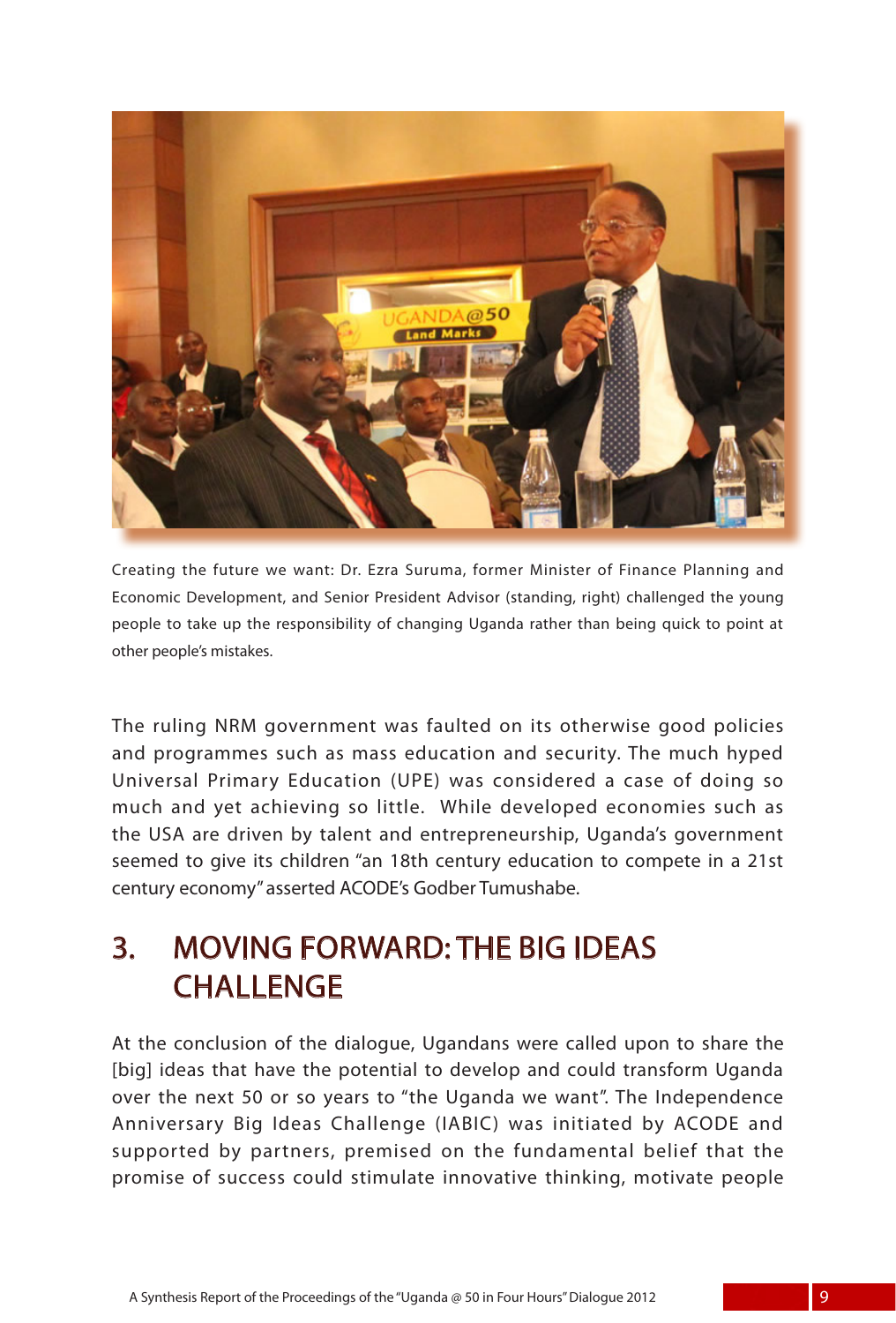to believe in themselves, and dream [and think] of big ideas that could provide real solutions to public policy challenges of the time.

### 3.1 Conclusions

Uganda at 50 in Four Hours was the single biggest dialogue to commemorate Uganda's 50 years of independence that took on a national character. It brought together Ugandans at home and abroad; from the political, religious, and academia to private and public service sectors as well as development partners. Indeed it was enlightening for the younger generation to listen and learn as their age-counterparts of 1962 recounted Uganda's history. But even more importantly, it was a unique experience for the different generations to analyze how far Uganda had come, and to paint [a picture of] "the Uganda we want".

A number of valuable insights came out of the discussion regarding the way forward for "the Uganda we want". Uganda may have suffered at the hands of colonial slavery for a long time, but at 50 years of independence, Ugandans are old enough to define "the Uganda we want." While some of the achievements of past and present Uganda governments, such as universal primary education, peace and security, and oil exploration and development, are notable, Ugandans have not yet arrived in "the Uganda we want."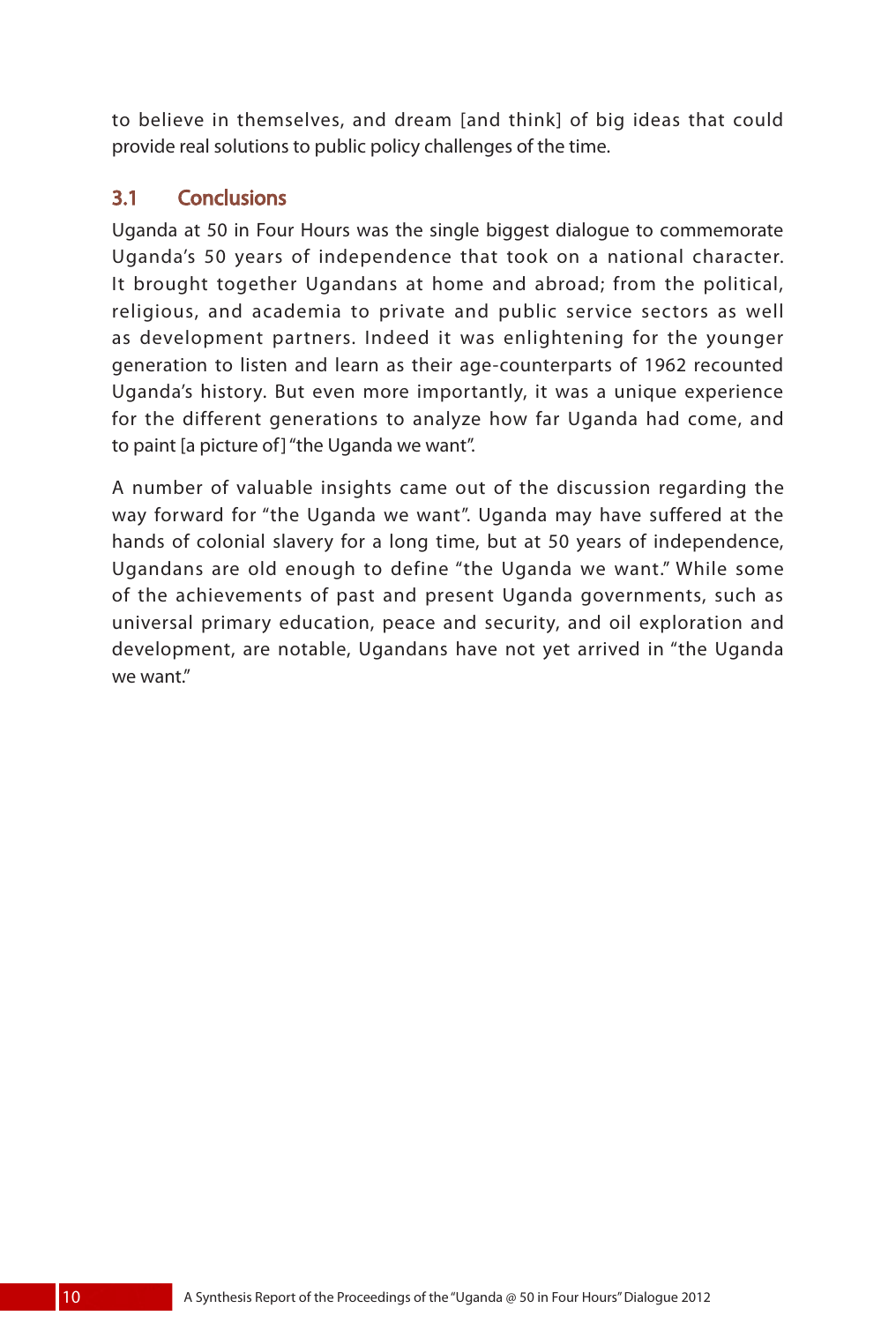### ANNEX: LIST OF PARTICIPANTS

|              | <b>NAME</b>               | <b>DESIGNATION/ ORGANISATION</b>            |
|--------------|---------------------------|---------------------------------------------|
| $\mathbf{1}$ | Ndagire S Alaisha         | Executive Director, Hope after Retrenchment |
| 2            | Hon. Katoto Habib         | <b>Member of Parliament</b>                 |
| 3            | <b>Adoum Moussa</b>       | <b>Student, Makerere University</b>         |
| 4            | Ndugwa Hassan             | Programme Assistant, UMYDF                  |
| 5            | Dr. J. Senkumba           | DHO, ALIAFU                                 |
| 6            | Sebaduka Collins          | Administrator, Mukono DLG                   |
| 7            | Stephen Batanudde         | <b>Financial consultant</b>                 |
| 8            | Gumila Mbuga Sulaiman     | Executive Director, UNRSPOL/BWUCC           |
| 9            | <b>Charlotte Kisitu</b>   | Business woman, GRO                         |
| 10           | Sesazi Douglas            | Student, Good Samaritan High School         |
| 11           | Kuteesa Micheal           | <b>KCCA</b>                                 |
| 12           | Ajok Lucy                 | MP Woman Apac, Parliament                   |
| 13           | Segawa                    | journalist                                  |
| 14           | Ganafa Joseph             | Engineer, Consultant                        |
| 15           | Enock                     |                                             |
| 16           | Mboga James               | Md                                          |
| 17           | <b>Mugume Clauce</b>      | <b>Engineer, Stirling</b>                   |
| 18           | <b>Charles Oscar Akum</b> | AAR, Credit                                 |
| 19           | Kizito G                  | Research Assistant, FICCCU                  |
| 20           | Kagwa Musa                | Entrepreneur                                |
| 21           | Mangeni Robert            | Entrepreneur                                |
| 22           | Muhwezi Richard           | Economist                                   |
| 23           | Ayena Kaspas              | Mp Oyam North, Parliament                   |
| 24           | Muwonge Joshua            | Student, Goshan                             |
| 25           | Muhereza Rivan Peter      | Coordinator UPNAC-U, APNAC-UMVC             |
| 26           | Alum Santa                | MP OYAM, Parliament                         |
| 27           | Stephen K Galiwango       | Journalist, Trade ecomagazine&equator Media |
| 28           | Kasiiko Ivans             | Chairman, IYF                               |
| 29           | Kirunda Sadat             | Youth, BIDA                                 |
| 30           | Nuwagaba Darius           | Student, MUK                                |
| 31           | Nyaribi David             | <b>Student, Makerere University</b>         |
| 32           | Metaloro                  | Student, Makerere University                |
| 33           | Kibuuka                   | Student, New horizon                        |
| 34           | Sharon N.K                | Staff, Parliament                           |
| 35           | Nduhukire Sheila          | <b>Guild President, Mbarara University</b>  |
| 36           | Senabulya Rogers          | It Technician UNBS,                         |
| 37           | Muzira Bernard            | Video Editor/Writer, Sky Limit ENT          |
| 38           | Yoti Ernest Elma          | PFOI, CAA Uq                                |
| 39           | Frank Katusiime           | CEO, BIIL                                   |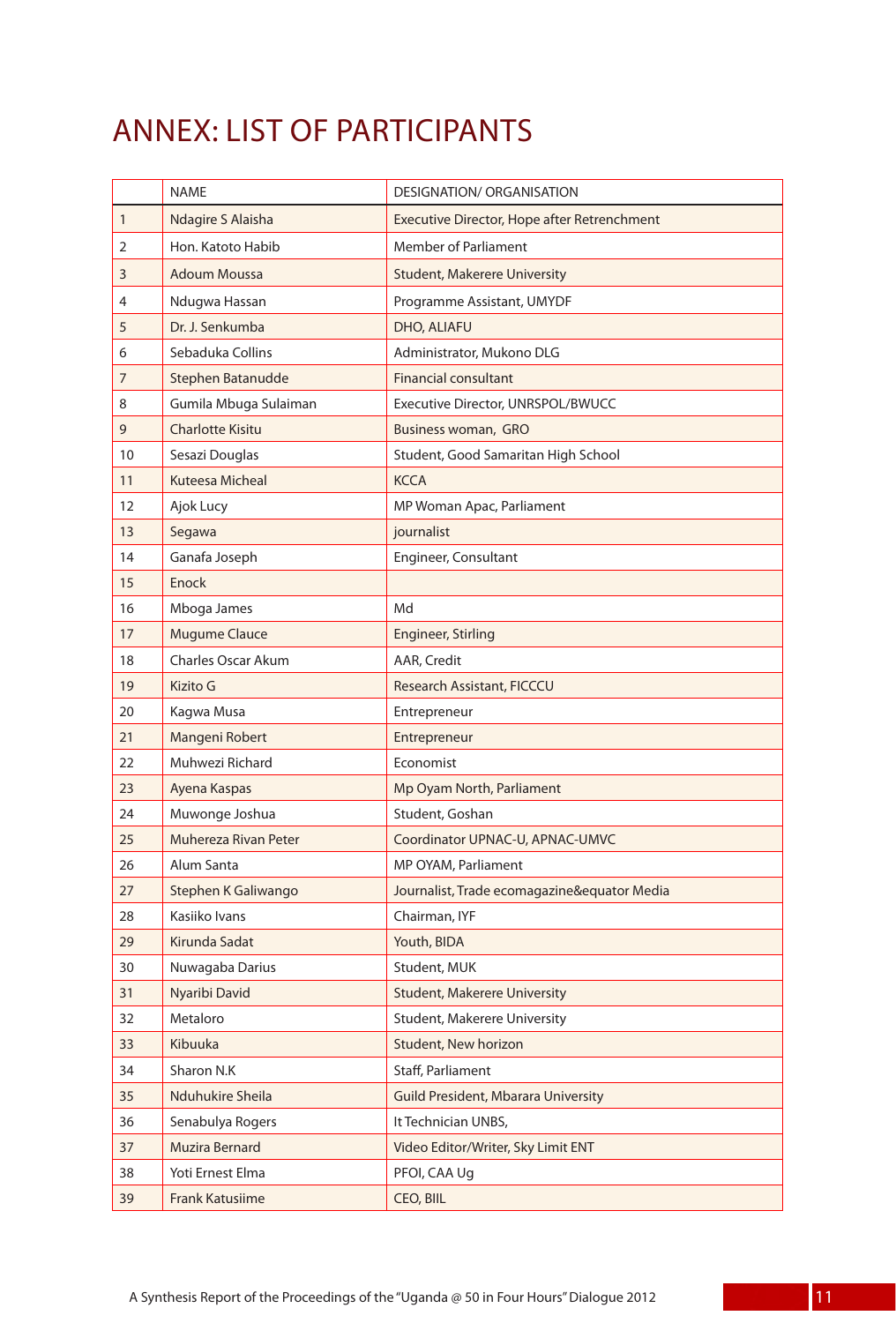|    | <b>NAME</b>              | DESIGNATION/ ORGANISATION            |
|----|--------------------------|--------------------------------------|
| 40 | Kiiza Henry              | Businessman                          |
| 41 | David Nkuggwa            | Pastor, Church Leader                |
| 42 | Abbo Racheal             | dept executive, monitor Publications |
| 43 | Muwanga John             | <b>ICEA Agent, ICEA</b>              |
| 44 | Lwanga Charles           | <b>Construction Manager, MUK</b>     |
| 45 | <b>Mugwiri Simons</b>    | Student, APTECH                      |
| 46 | Rogers Ole               | CEO, River Bank                      |
| 47 | Mugume                   | Director, Makerere                   |
| 48 | Elyasi Geye              | Driver, UNDP                         |
| 49 | Atuhairwe Isaac          | Student, APTECH                      |
| 50 | <b>Gkrass Erick</b>      | Counselor, TASO                      |
| 51 | Kiberu M.Micky           | <b>Director, Danilex Contractor</b>  |
| 52 | Pacuto Peter             | Maketerer, Node Six                  |
| 52 | Moses Makatu             | Sales Manager, Top Finance           |
| 53 | Katushabe Jane           | Representive, UGATO                  |
| 54 | Muhumuza J               | Businessman, Self                    |
| 55 | Faith Osende             | <b>Business Executive, Monitor</b>   |
| 56 | Beatrice F.Ikulai        | Team leader, MOFPED                  |
| 57 | Freddie B Kwirigira      | Marketer, GDV                        |
| 58 | Adam Babale              | Princ. Economist, LGFC               |
| 59 | Lwanze Gabriel           | Electrician                          |
| 60 | <b>Lwanga Charles</b>    | journalist                           |
| 61 | Dramva James             | Student                              |
| 62 | Lawrence Okware          | Researcher                           |
| 63 | <b>ED.Luo Frobisher</b>  | Technocrat, NPA                      |
| 64 | Nalunga Enwah            | Journalist, UMCAT                    |
| 65 | Kyobe David              | Med.Prep, Laboratory                 |
| 66 | <b>Wodero Francis</b>    | Engineer, AIC                        |
| 67 | David Otim               | Civil Society, MCC Uganda            |
| 68 | Kazoora John             | Independent Consultant               |
| 69 | Oyaba Amos               | Student, DAFAME                      |
| 70 | Labu Frederick           | Engineer, DATA FUNDI                 |
| 71 | James Male               | DO, Ug. National NGO Forum           |
| 72 | Phillemon Ochanda        | DO                                   |
| 73 | Kato John                | Student                              |
| 74 | Mukasa Joseph            | Student                              |
| 75 | Kanyesigye Nelson        | student                              |
| 76 | Mwesiga Edgar            | student                              |
| 77 | Douglas Mawejje          | Prog.Director, GPYC-Uganda           |
| 78 | <b>Barigayore Rogers</b> | Lecturer, KIU                        |
| 79 | Joseph K Mwambazi        | Director, CFDDA                      |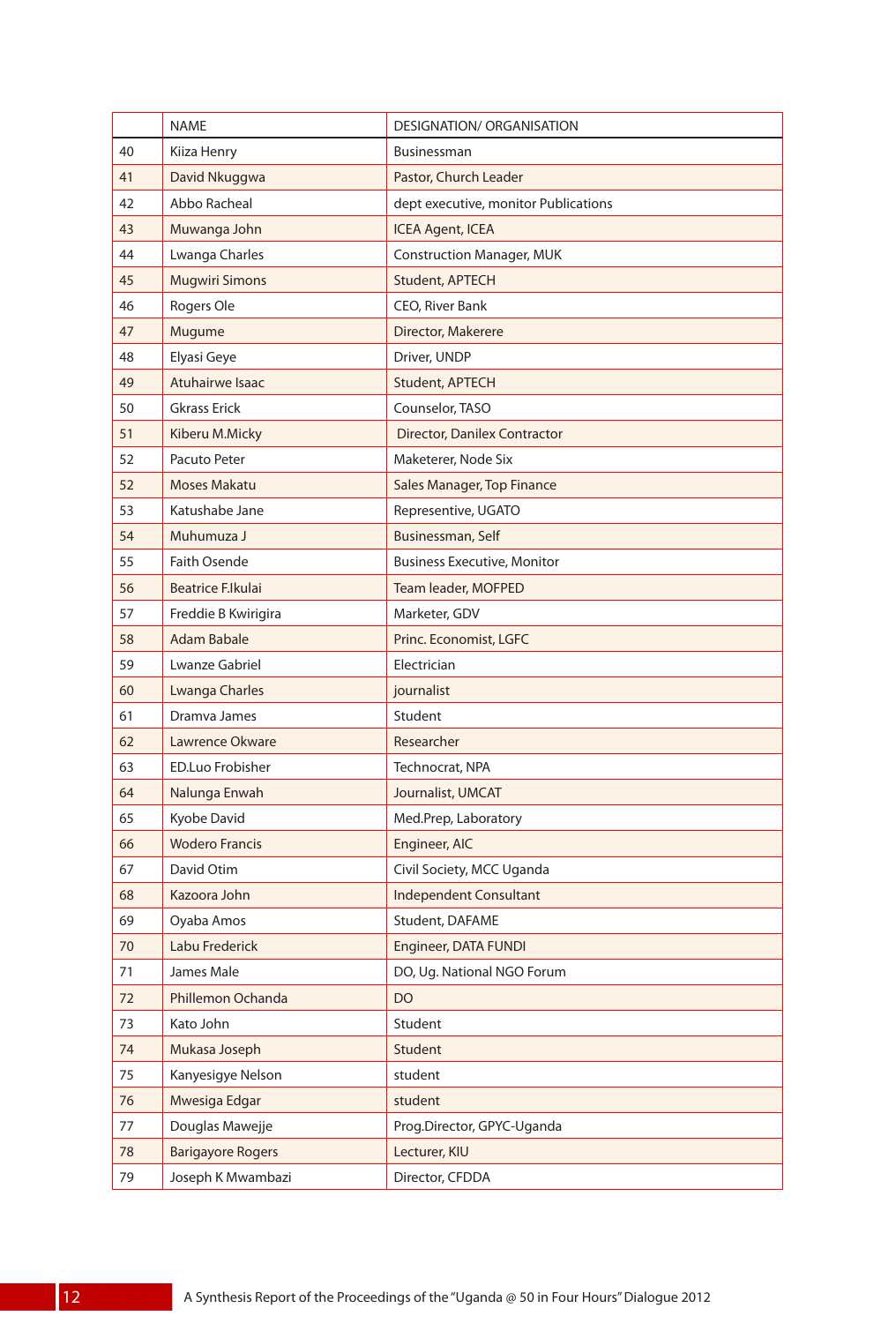|     | <b>NAME</b>                   | <b>DESIGNATION/ ORGANISATION</b>                       |
|-----|-------------------------------|--------------------------------------------------------|
| 80  | Masembe Joel                  | <b>CRI</b>                                             |
| 81  | Serunjogi Collins             | Coordinator, DATS                                      |
| 82  | Mundua Samuel                 | Lecturer, Cavendish University                         |
| 83  | Rogers Kakuru                 | Lecturer, UCU                                          |
| 84  | <b>Kwizera Derrick</b>        | Member, HRMAU                                          |
| 85  | Milton Ocen                   | Lawyer, MKECo Advocates                                |
| 86  | Karagaba B.                   | YEF Manager, YAEF                                      |
| 87  | Paul Katuramu                 | Economist                                              |
| 88  | <b>Bishop Gereshom Ilukol</b> | Bishop, Church of Uganda, Panelist                     |
| 89  | Hellena Okiring               | Prog.Manager, UYONET                                   |
| 90  | <b>Edmond Kizito</b>          | CEO, ORINAWE Media - Uganda LTD                        |
| 91  | T.K.Mbire                     | Entrepreneur, Panelist                                 |
| 92  | P.O.Etiang                    | <b>Rtd Ambassador, Panelist</b>                        |
| 93  | <b>T.Keizire</b>              | P.R.O, KDL                                             |
| 94  | Nakiyaga Amina                | Secretary, Mpagi.Kayofo & Advocates                    |
| 95  | Kabishanga                    | CEO, New Horizon                                       |
| 96  | Jane Namuddu                  | Research Coordinator, ESPC Expanding social Protection |
| 97  | Eugene Semakula               | Research Officer, ACODE                                |
| 98  | <b>Tobias Blooz</b>           | <b>Volunteer, UYONET</b>                               |
| 99  | Wachemba Rogers               | Youth                                                  |
| 100 | <b>DAVID Etuk</b>             | HRConsultant, NUSHAA(U)                                |
| 101 | <b>Emuriat Julius</b>         | Tech.Director, Jet International                       |
| 102 | Kanyunyuzi Christine          |                                                        |
| 103 | Todwong Richard               | MP, Parliament/Panellist                               |
| 104 | <b>Okello Patrick</b>         | Proj.Coordinator, World Vision                         |
| 105 | Matovu Richard                | Student, Kyambogo University                           |
| 106 | Julius K. Warugaba            | Counsellor                                             |
| 107 | Robert K.Tuhamire             | Ceo, Rocker Bonna LTD                                  |
| 108 | Mawerere Sam                  | Freelance                                              |
| 109 | Aggrey Omara                  | Head of Sales, Roke Telecom                            |
| 110 | Alice Kigayaza                |                                                        |
| 111 | William Betunga               | Deputy Manager, Tour& Travel                           |
| 112 | Lubwama Henry                 | Planning&Development Coordinator, Namirembe Diocese    |
| 113 | Acuch Peter                   | Public Service, Parliament                             |
| 114 | Medi Nsereko                  | CBS/Journalist                                         |
| 115 | Binabagwa William             | Youth Leader, Namulanda Sub-Parish                     |
| 116 | Lukwago Geoffrey              | Pastor, Jesus Cares Ministry                           |
| 117 | Opio James                    | Businessman, Rotex Logistics                           |
| 118 | Victoria Sekitoleko           | Director, Speakers Forum                               |
| 119 | Patrick Byakagaba             | Lecturer, Faculty of Forestry MUK                      |
| 120 | Tindiwensi Isaac              | Student, MUK                                           |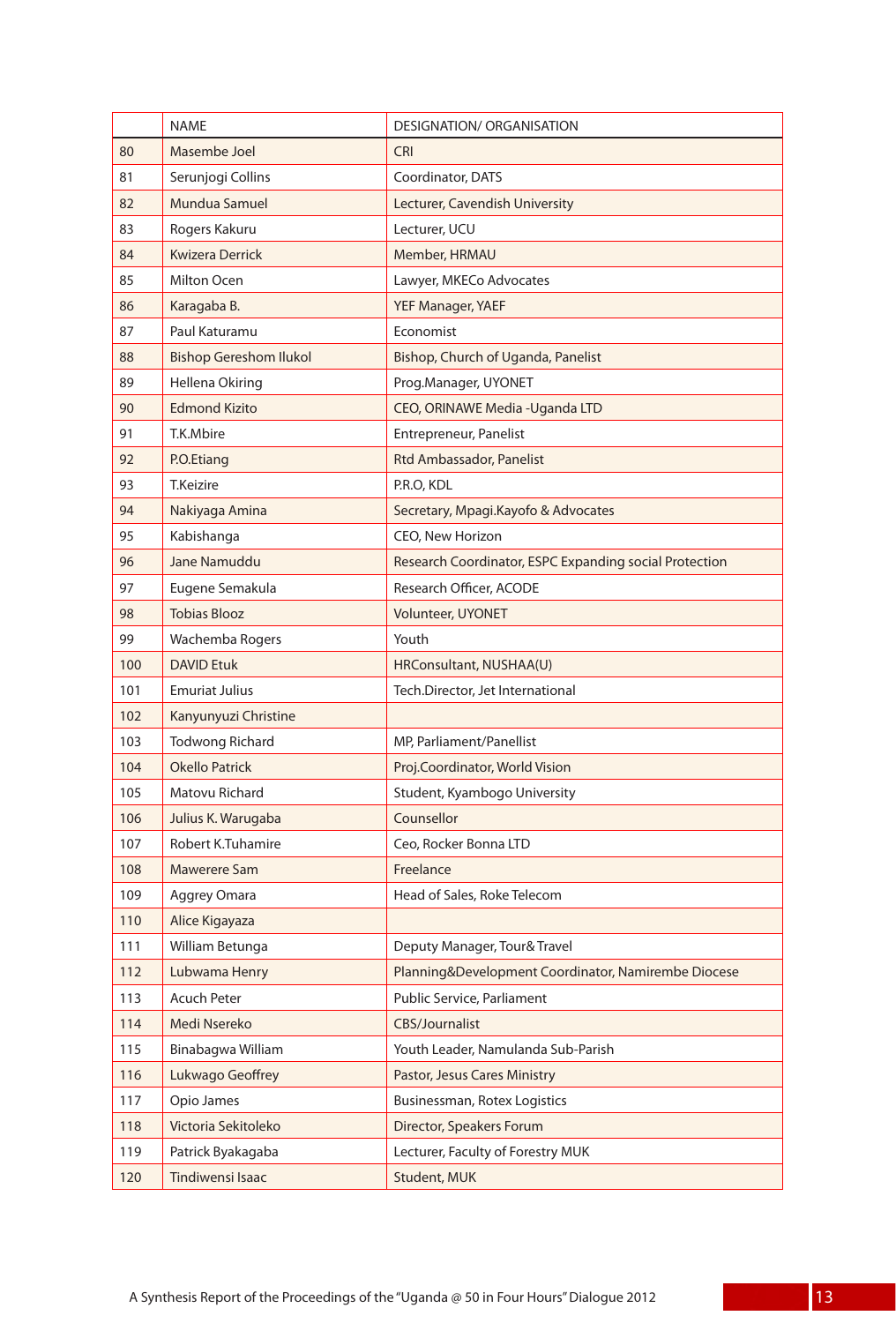|     | <b>NAME</b>           | DESIGNATION/ ORGANISATION     |
|-----|-----------------------|-------------------------------|
| 121 | Mubangizi Yese        | Director, Nile High School    |
| 122 | Pablo Bashir          | Teacher, Jamykss              |
| 123 | Odongpinyi Francis    | Medical Rep, TATA Uganda      |
| 124 | <b>Anthony Butele</b> | <b>Private Sector</b>         |
| 125 | Sengendo E.Kigozi     | Educator, MOES                |
| 126 | Ariong Richard M.     | <b>ICEA Agent, ICEA</b>       |
| 127 | Nyabwana Tito         | Entebbe, Jeputo               |
| 128 | Ssozi Dennis          | Makindye                      |
| 129 | Mulinga Lillian       | Student, Uphill College Mbuya |
| 130 | Barongo P.A           | Advisory Board(YOUTH), CCEDU  |
| 131 | <b>Okalany Pius</b>   | Kyambogo University           |
| 132 | Okello James          | Nalya                         |
| 133 | Ocen Henry            | Security, RROOFING Group      |
| 134 | Kauma Enock           | Lawyer, K&K Advocates         |
| 135 | Noah Obokello         | Civil Servant, KCCA           |
| 136 | Joseph Bossa          | <b>UPC</b>                    |
| 137 | Okello Lulia          | <b>UPC</b>                    |
| 138 | Sentongo Richard      | <b>Teacher</b>                |
| 139 | Agume Bernard         | Consultant                    |
| 140 | Naomi Nakamatte       | SPO, ART                      |
| 141 | <b>Fred Makolas</b>   | <b>UAOG</b>                   |
| 142 | Gasyodo Isaac         | <b>NIC</b>                    |
| 143 | Nuwagaba Arthur       | Link world Technologies       |
| 144 | Lillian Nsubuga       | PRM, UWA                      |
| 145 | Nyangoma              | Info.Asst, UBOS               |
| 146 | <b>Edward Natamba</b> | E.D, SOWIPA                   |
| 147 | Iguma Gabriel         | Wizalts Media,                |
| 148 | Godwin Mugenyi        | Social Worker, Nordic         |
| 149 | Okello Lulima         | Spokesman, UPC                |
| 150 | <b>Draru Harriet</b>  | <b>Student, UAIHMIS</b>       |
| 151 | Kayondo DEUS          | Auditor, REA                  |
| 152 | Byamugisha Amon       | Student, FHS                  |
| 153 | Kizito T.M            | Protocol, HVB                 |
| 154 | Chombe                | <b>PGRR</b>                   |
| 155 | Lillian Temba         | Software Development, URA     |
| 156 | Akandwanaho Justine   | Student, MUK                  |
| 157 | Okullo Olumu Patrick  | Engineer, NWSC                |
| 158 | Senkubuge James       | <b>IT Consultant, IKK</b>     |
| 159 | Twinamatsiko E        | <b>MUK</b>                    |
| 160 | Tumwebaze Phillemon   | Student, MUK                  |
| 161 | Joseph Lubega         | Marketing Officer, Summit     |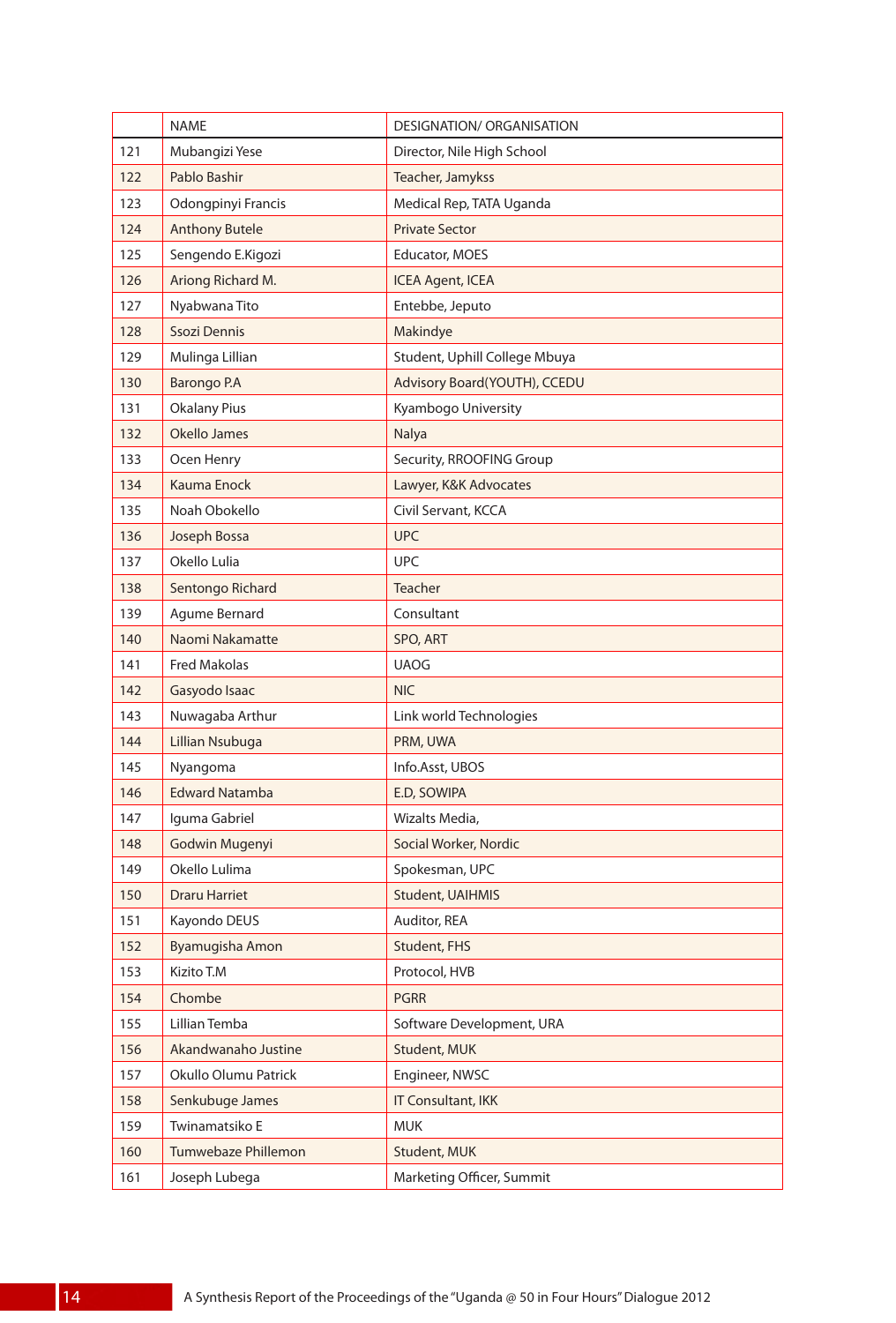|     | <b>NAME</b>                | DESIGNATION/ ORGANISATION                                 |
|-----|----------------------------|-----------------------------------------------------------|
| 162 | Florence                   | T.M, MOLHUD                                               |
| 163 | Ahweera Stephen            | Operation Director, 495 Uganda                            |
| 164 | Kizito J                   | A/C Mgr, SKH                                              |
| 165 | Muhwezi Deus               | ASS.COMM, MAAIF                                           |
| 166 | <b>Mpendo David</b>        | Researcher, Stanbic                                       |
| 167 | Akona Alex                 | Prog.Officer, MAAIF                                       |
| 168 | Bwanika Joseph             | Student, UMU                                              |
| 169 | Ezra Suruma                | Prof., Presidents Office                                  |
| 170 | G.W.Kiyingi                | Dr., EASLIS                                               |
| 171 | <b>Francis Aruo</b>        | Lecturer, MUBS                                            |
| 172 | Chepkap Esther             | Student, Nkozi University                                 |
| 173 | <b>Bosco Tumusiime</b>     | Audit Manager, BVL & CO.CPAS                              |
| 174 | <b>Bigirimana Emmanuel</b> | Ag Gen Sec, Uganda Civil Society                          |
| 175 | Miyami Moris               | E.E.S                                                     |
| 176 | Eustas Mbabazi             | Journalist, Red Pepper                                    |
| 177 | Banyendera H.              | Planner, CAA Uq                                           |
| 178 | Kasaya Stephen             | Economist, MGLSD/ESP                                      |
| 179 | Paul Olapa                 | Deputy ED, DRY                                            |
| 180 | Luweesi Jacob              | Student, Kyambogo University                              |
| 181 | Sendaula Yasin             | <b>Accountant, SKY Agencies</b>                           |
| 182 | <b>Ryan Ateng</b>          | Manager, Digital Alliance LTD                             |
| 183 | Prof.B.Kiregyera           | Dev                                                       |
| 184 | Kasibin Francis Mutaka     | Director Public Affair, Newlife special need education    |
| 185 | Katushabe Maureen          | Student, MUBS                                             |
| 186 | M.A.Muhwezi Muran          | Teacher, MUK                                              |
| 187 | Jackie Asiimwe             |                                                           |
| 188 | Biraahwa Mukitale          | MPC/MAN Economy, Parliament                               |
| 189 | Johnson Omona              | Nat. Coordinator, CSOPNU                                  |
| 190 | Dr.Shelina R Abaho         | Health Specialist, Compassion International               |
| 191 | Mwebembezi Canary          | Student, Kyambogo University                              |
| 192 | Ekol Dennis                | Teacher, Muk                                              |
| 193 | Oromakecha Charles         | Engineer, Strasburg Ug LTD                                |
| 194 | Kaijuka Charles            | Student, Mulago Paramedical School                        |
| 195 | Rwanfukani Muwonge Ahmad   | <b>KCCA Operations, KCCA</b>                              |
| 196 | Kasozi Mulindwa            | Member, Pan African Movement                              |
| 197 | Kaviri Ali                 | Leader, FOWODE(YOUNG LEADERS THINK FOR POLICY Alternative |
| 198 | <b>Samuel Davis Wante</b>  | BSCN/N/O, Bailor Uganda                                   |
| 199 | Oundo J.Leo                | Engineer, Jano Group                                      |
| 200 | Emma Ekimia Henry          | Dev't Administator, Eastwill Consult                      |
| 201 | Aliku Francis B            | Planner, Jade Peastein                                    |
| 202 | Denis S.Care               | sms one,                                                  |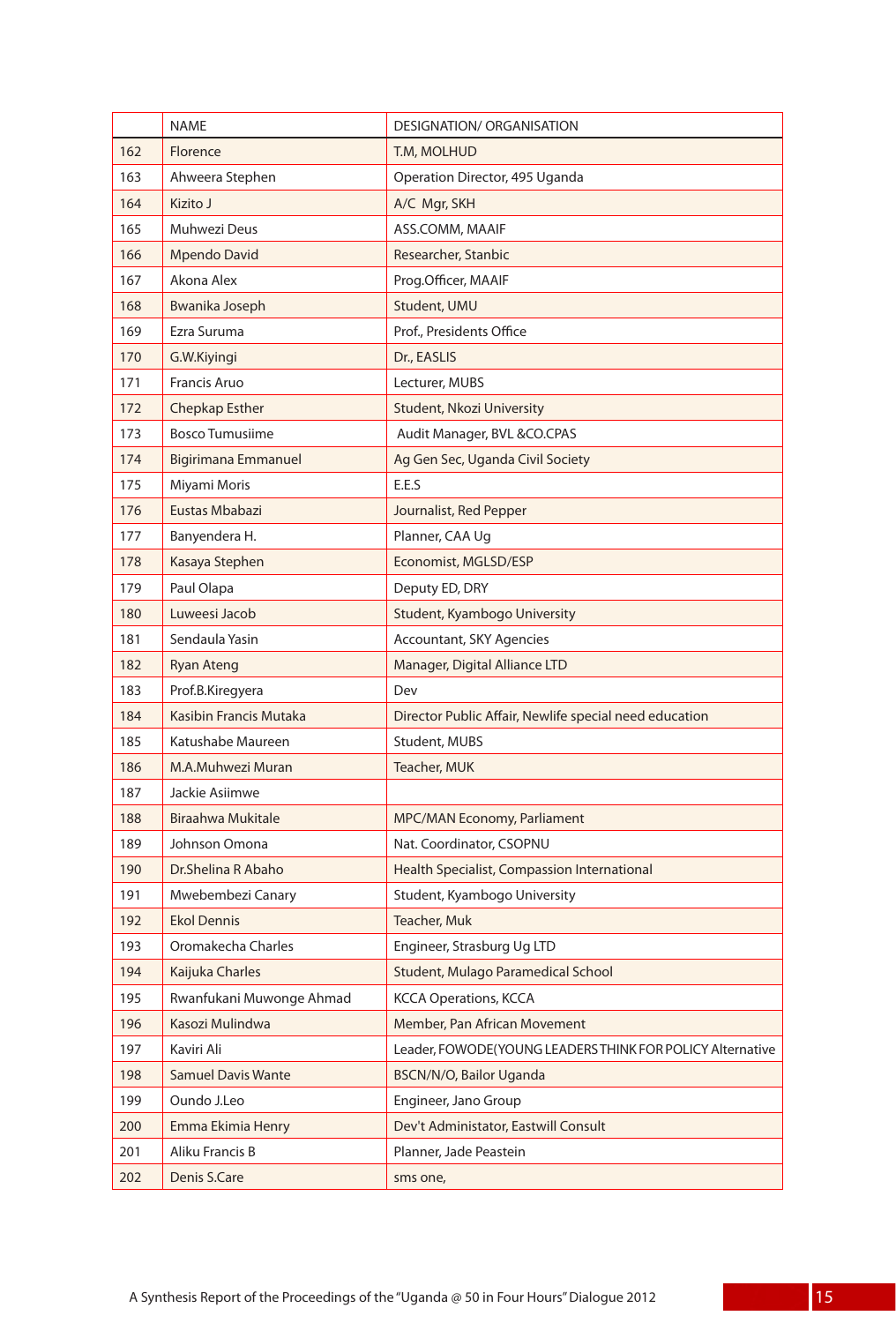|     | <b>NAME</b>                   | <b>DESIGNATION/ ORGANISATION</b>   |
|-----|-------------------------------|------------------------------------|
| 203 | Kinyera J.W                   | Lawyer, Private                    |
| 204 | Kato Nathan                   | Public Administrator, Private      |
| 205 | Okolotum Emmanuel             | Economist, Private                 |
| 206 | Fredrick Kyayongo             | Student, Private                   |
| 207 | Tuhumuza Areon                | Student, Private                   |
| 208 | <b>Kato William</b>           | Designer, MJM Computors            |
| 209 | Julius Aguma                  | F/B Manager, Café Javals           |
| 210 | Kimera Ronald                 | Student, Makerere                  |
| 211 | <b>Vincent Tware</b>          | Consaltant, Alpline                |
| 212 | Oribakiriho John              | Student                            |
| 213 | Okello Igune Christopher      | Volunteer, Fowode                  |
| 214 | Opondo                        | Lawyer, UPC                        |
| 215 | Osinde Orach                  | Lawyer, FHRI                       |
| 216 | Gaswaga Martin                | Lawyer, UPC                        |
| 217 | Mbabazi Jonas                 | Research, ACODE                    |
| 218 | Nimusiima Brian               | self employed, cleaning            |
| 219 | Olando K Emmanuel             | Student, KIU                       |
| 220 | Okello JOHN                   |                                    |
| 221 | Okot Pascal                   | Researcher, MUBS                   |
| 222 | Ogwoko Julius                 | Student, UMU Nkozi                 |
| 223 | Kayondo Mutebi Derrrick       | Student, Mulago Paramedical School |
| 224 | <b>Marloes Winnubst</b>       | Manager, Freelance                 |
| 225 | Halima Yasin                  | Student, UMEAT                     |
| 226 | Owinyi Hakkim                 | Student, UMCAT                     |
| 227 | Ombogi S Okello               | Student, Kyambogo                  |
| 228 | Mulindwa Ronald               | Student, KIU                       |
| 229 | Luwagga Peter M               | Student, MBI                       |
| 230 | <b>Constantine A.D Tadius</b> | Agronomist /Director, Mempro       |
| 231 | Mukasa Peter                  | Activist, Better Uganda            |
| 232 | Atuhairwe Denis               | <b>Activist, MBI</b>               |
| 233 | Edwin Sande                   | Northern Califonia University      |
| 234 | Kamukama Travor Mark          | Pupil, Victorious Primary School   |
| 235 | Tumukwatse Adrine             | Student, Mubs                      |
| 236 | Andrew Irumba                 | Journalist, Redpepper              |
| 237 | Kato Christopher              | Accountant, Grant thomton          |
| 238 | Masaba Laman                  | Banker, Equity Bank                |
| 239 | Waiswa Adam                   | lawyer                             |
| 240 | Mukunzi A.                    | Teacher, Muk                       |
| 241 | Saanya Patrick                | <b>OPK</b>                         |
| 242 | Muhinda More                  | Politician, MUK                    |
| 243 | Byaruhanga Mark               | <b>CPTM</b>                        |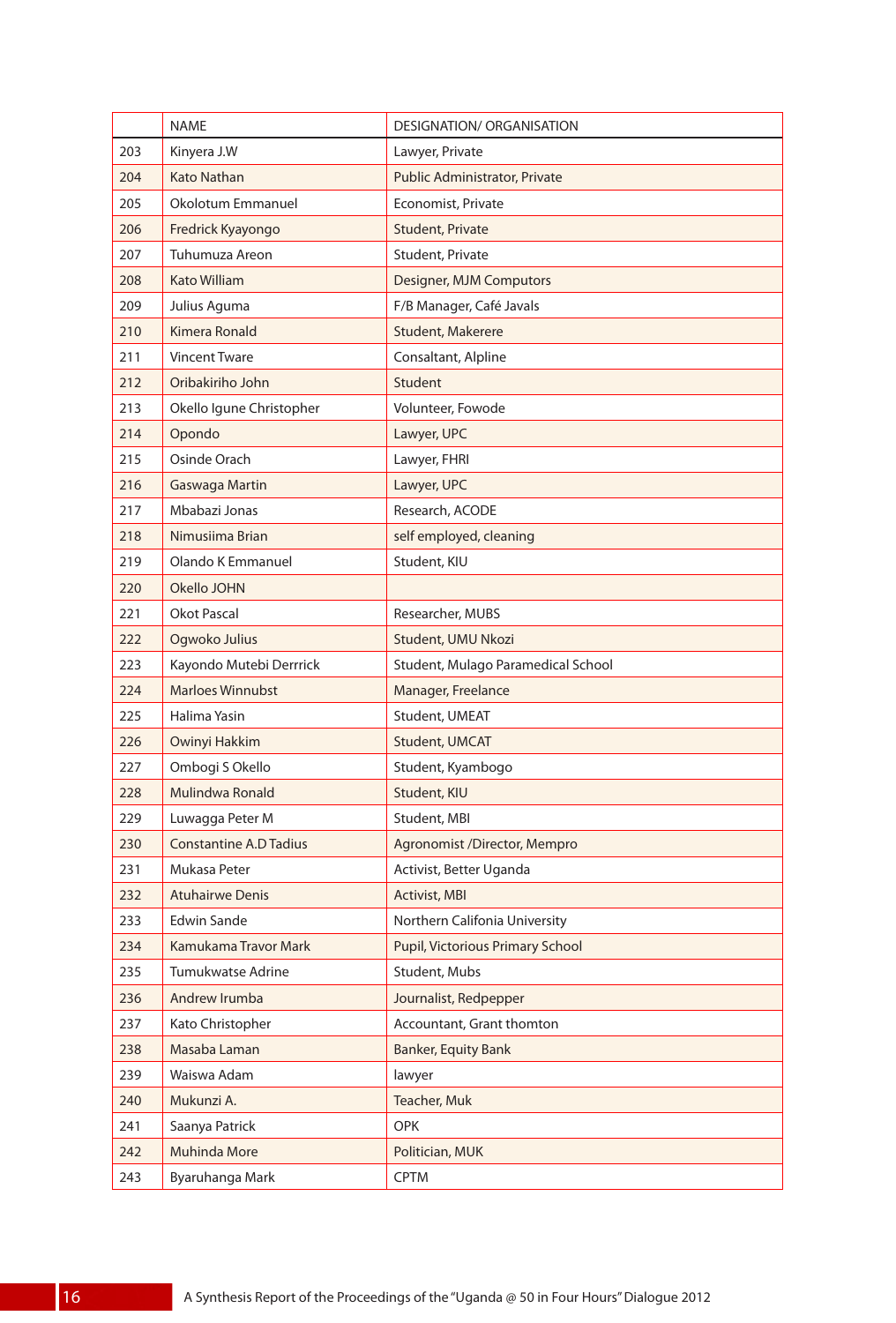|     | <b>NAME</b>             | <b>DESIGNATION/ ORGANISATION</b>                            |
|-----|-------------------------|-------------------------------------------------------------|
| 244 | <b>Phillis</b>          | Mukono                                                      |
| 245 | Sekago Stephen          | Kyambogo                                                    |
| 246 | <b>Akampurira Bless</b> | Kyambogo                                                    |
| 247 | Moses Asasira           | Adroit Consult, Project officer                             |
| 248 | <b>Wanda Derrick</b>    | Director of Programmes, USAID                               |
| 249 | Agaba Gabriel           | Student, Mubs                                               |
| 250 | Kwarishaba A            | Student, Muk                                                |
| 251 | Odoch Fred              | Student, NVTI                                               |
| 252 | <b>Wavamuno Esau</b>    | Student, Kyambogo                                           |
| 253 | Tuhairwe Benson         | Supervisor, ULEDA                                           |
| 254 | Turyahebwa yasin        | <b>Businessman</b>                                          |
| 255 | Nantajja Noah           | Global Marketing                                            |
| 256 | <b>Tugume Denis</b>     |                                                             |
| 257 | justine Ojangole        | MD, HAI Agency                                              |
| 258 | <b>Nabuule Mary</b>     | Self Employed                                               |
| 259 | Mariam Nantale          | Labaratory Technologies, Makerere University                |
| 260 | Katuramu Paul           | <b>Economist, Private</b>                                   |
| 261 | Odeke Lawrence          | Teacher, KCCA                                               |
| 262 | Kathleen Tanner         | Intern, TASO                                                |
| 263 | Ssesazi Douglas         | Student, Good Samaritan H/S                                 |
| 264 | Niwagaba Darius         | <b>Student, Makerere University</b>                         |
| 265 | Ibanda Joshua           | Executive Director, YALDA Uganda                            |
| 266 | Mukalazi Rogers         | Businessman                                                 |
| 267 | Asea Moses              | Marketer                                                    |
| 268 | Lawrence Rwebishengye   | CEO, Gotote                                                 |
| 269 | Lydia Wanyoto           | Acode, Board Member                                         |
| 270 | Opolot Umar             |                                                             |
| 271 | Osiya Jeff              | <b>SILCOM TOURS</b>                                         |
| 272 | <b>Baale David</b>      | Supervisor, H.O.G                                           |
| 273 | Vianney Luggya          | Public Affairs Officer, Civil Aviation Authority            |
| 274 | Mulindwa Victor         | Pupil, Victorius Primary School                             |
| 275 | Seyiga Sheila           | Public Affairs Officer, CAA                                 |
| 276 | Alfred Nuwamanya        | <b>UNNGOF, Civil Society</b>                                |
| 277 | Ronnie Isabirye         |                                                             |
| 278 | Ivan Chesuro            |                                                             |
| 279 | Pekorom Innocent        | Gulu, DSTV Technician                                       |
| 280 | Wegulo Usherifu         | Gulu, DSTV Technician                                       |
| 281 | Wonambwa Micheal        | Mbale, Student                                              |
| 282 | Kamila Mayanja          | Pupil, Victorious Primary School                            |
| 283 | Florence Fwono Owori    | <b>Communication Manager, Victorious Education Services</b> |
| 284 | <b>Bamwine Fred</b>     | RDC Mpigi, Presidents Office                                |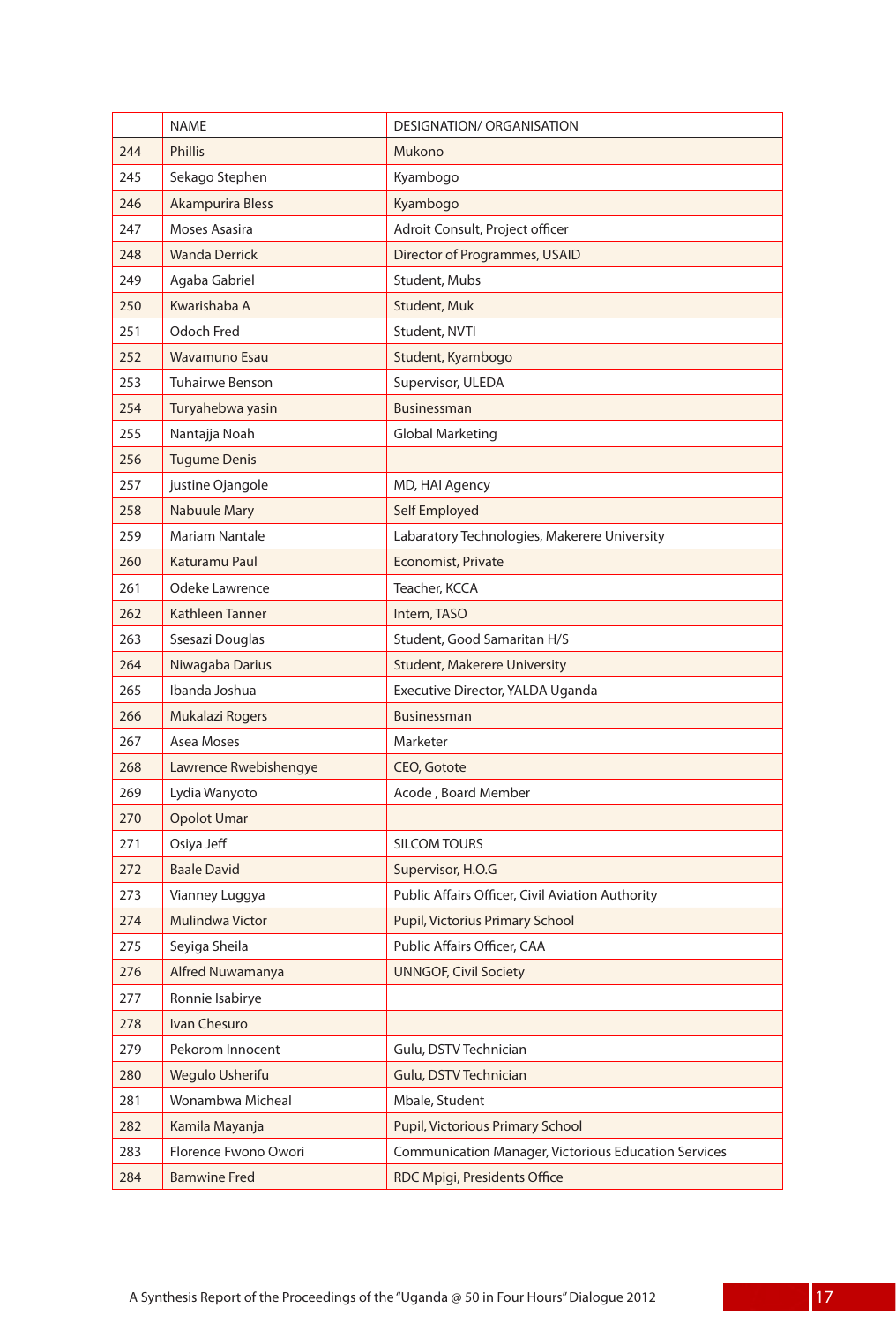|     | <b>NAME</b>                | DESIGNATION/ ORGANISATION                    |
|-----|----------------------------|----------------------------------------------|
| 285 | Sebunya Isa                | Student, Kyambogo University                 |
| 286 | <b>Mbonye Alex</b>         | <b>Chemist, Rene Industries</b>              |
| 287 | Mpagi Mugagga              | Student, Makerere University                 |
| 288 | <b>Frederick Musimenta</b> | <b>MTN Uganda</b>                            |
| 289 | Raymond Jackisa            | Greenleaf properties                         |
| 290 | <b>Achan Ruth</b>          | Pupil, Victorious Primary School             |
| 291 | Monokuma Arap              | Nakasero, Jakisa Services                    |
| 292 | Mukiibi Serunjogi          | <b>Daily Monitor</b>                         |
| 293 | J.Kagoro Tusubira          | Engineer, CAA                                |
| 294 | Chris Gumisiriza           | <b>Grants Officer, EU-DGAB</b>               |
| 295 | Christopher Aganyira       | Director, cycon enterprises ltd              |
| 296 | Aman Sulaiman Asiimwe      | Sec.Social Services, U.M.S.C                 |
| 297 | Biraro Jackson             | <b>Student, Makerere University</b>          |
| 298 | Sabiiti Frank              | Student, Kyambogo University                 |
| 299 | Inyalio Frederick          | Economist, Local Government                  |
| 300 | Okori Isaac                | Pharmacist, Mulago                           |
| 301 | Nkuranga Sam               | Lawyer, Private                              |
| 302 | Lokiru Paul                | Student, Mulago                              |
| 303 | Andama Ferua               | <b>Former Vice President ULGA</b>            |
| 304 | DouglasLubanga             | Farmer, Lubanga Masajja Estates              |
| 305 | Tumwine                    | Officer, ESO                                 |
| 306 | Gachau Walter              | Student, Muk                                 |
| 307 | Andrew Kyabaguzi           | Education Officer, Ministry Of Education     |
| 308 | Wandega Joseph             | Legal Officer, Jan Consult                   |
| 309 | James Ochola               | <b>Education Officer, RACI</b>               |
| 310 | Nyamusana Swaleh           | <b>ICT Officer, IUIU</b>                     |
| 311 | Kasozi Ronald              | Admin Assistant, Yald                        |
| 312 | Odong Joseph               | Research Officer, UWS                        |
| 313 | JB Senkubuge               | Researcher, NRM Network                      |
| 314 | Dada Luke                  | <b>Student, Makerere University</b>          |
| 315 | Donald Olama               | Member, Pan African Movement                 |
| 316 | Habimaana Gilbert          | Student, Muk                                 |
| 317 | Muhereza Alfred            | <b>MUK</b>                                   |
| 318 | Lukyamuzi Raymond          | Banker, CERUDEBU                             |
| 319 | Kasule George William      | Student, YMCA                                |
| 320 | Eboyu J.Peter              | Director, FOFIDA                             |
| 321 | Mulero Emmy                | Student, MUBS                                |
| 322 | Charles M. Dajega          | Officer                                      |
| 323 | Maaike van breevoort       | Security & rule of law, Nertherlands Embassy |
| 324 | Okello Ronald              | <b>UWS</b>                                   |
| 325 | Senyonga Alex              | Student, MUK                                 |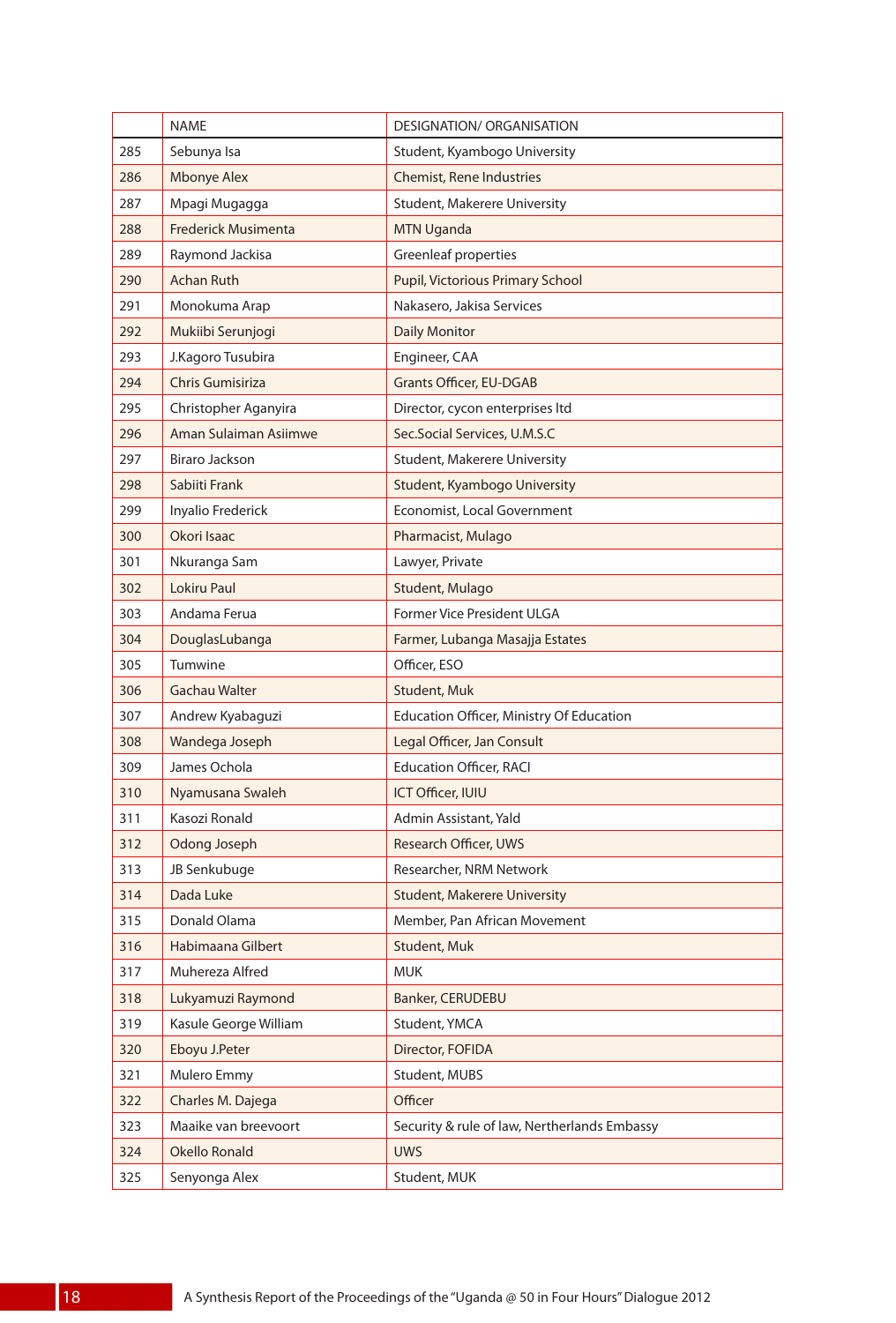|     | <b>NAME</b>                     | DESIGNATION/ ORGANISATION                       |
|-----|---------------------------------|-------------------------------------------------|
| 326 | Kaweesi Emmanuel                | Student, Muk                                    |
| 327 | Muguha Ronald                   | Businessman, Kampala                            |
| 328 | Luyima Julius                   | Dentist, DONKEN Clinic                          |
| 329 | Herbert Mwambu                  | BDS-Coordinator, GVEP-International             |
| 330 | Ojiambo Namune Disan            | Commuication&Partnership, Open space center     |
| 331 | Kawooya G.                      | Engineer, TCG                                   |
| 332 | <b>Arinaitwe Elly</b>           | Engineer, UBC                                   |
| 333 | <b>Waheed Karim</b>             |                                                 |
| 334 | <b>Musiime Cissy</b>            | <b>Administrator, SPENCON Services</b>          |
| 335 | Nagide Emily                    | Young women Advocates                           |
| 336 | Musiige Ronald                  | <b>Executive Director, BELIP</b>                |
| 337 | Tusingwire L                    | Technician, UTL                                 |
| 338 | Musisi Jonan                    | Student                                         |
| 339 | Kalule Umaru                    | CBO, Career& Human Development Consult          |
| 340 | Joseph K.Mwambazi               | Director, Centre for Defence&Diplomatic Affairs |
| 341 | Charles Wamanga                 | <b>Private Firm</b>                             |
| 342 | Nantege Lydia                   | Student,                                        |
| 343 | Atwesigye Alfred                | Student                                         |
| 344 | Peter Mugimba                   | Law Firm, Mugimba&Tibesigwa Advocates           |
| 345 | Hamza Yasin                     | Student, KIU                                    |
| 346 | Abed T.                         |                                                 |
| 347 | Susie Alegre                    | EU                                              |
| 348 | Kizito M.B                      | <b>Fracture Specialist</b>                      |
| 349 | Kimberly Hughep                 | Intern, TAPO                                    |
| 350 | <b>JULIUS Kapwepwe Mishambi</b> | <b>Uganda Debt Network</b>                      |
| 351 | Feboola John                    | science education Consultant                    |
| 352 | Mugisha John Mary V             | Air Traffic Manager, CAA                        |
| 353 | Okecho W.                       | Private                                         |
| 354 | Nasaga Susan                    | Medic, Mulago Hospital                          |
| 355 | Amanda Banura Joan              | Student, Muk                                    |
| 356 | Lele Simon Park                 | Lawyer, Dynapharm Intn.                         |
| 357 | Asiimwe W.W.                    | Project Manager, MEHL                           |
| 358 | Kuteesa Micheal                 | <b>KCCA</b>                                     |
| 359 | Lugona Emmanuel                 | Credit Officer, Top Finance co.ltd              |
| 360 | Rugaba Nicholas                 | Engineer, CORBEL                                |
| 361 | Alonzi Charles                  | Social Worker, St.Kizito                        |
| 362 | <b>Elolu Peter</b>              | Medical Worker, Mulago Hospital                 |
| 363 | Simon Kayiwa                    | Legal Metrologist, UNBS                         |
| 364 | Tweheyo James                   | Chairman, UNATU                                 |
| 365 | Kalinge Nicholas                | Dentist, Naluvule Medical Centre                |
| 366 | Ahabwe Joseph                   | Businessman, Sammit Heights Itd                 |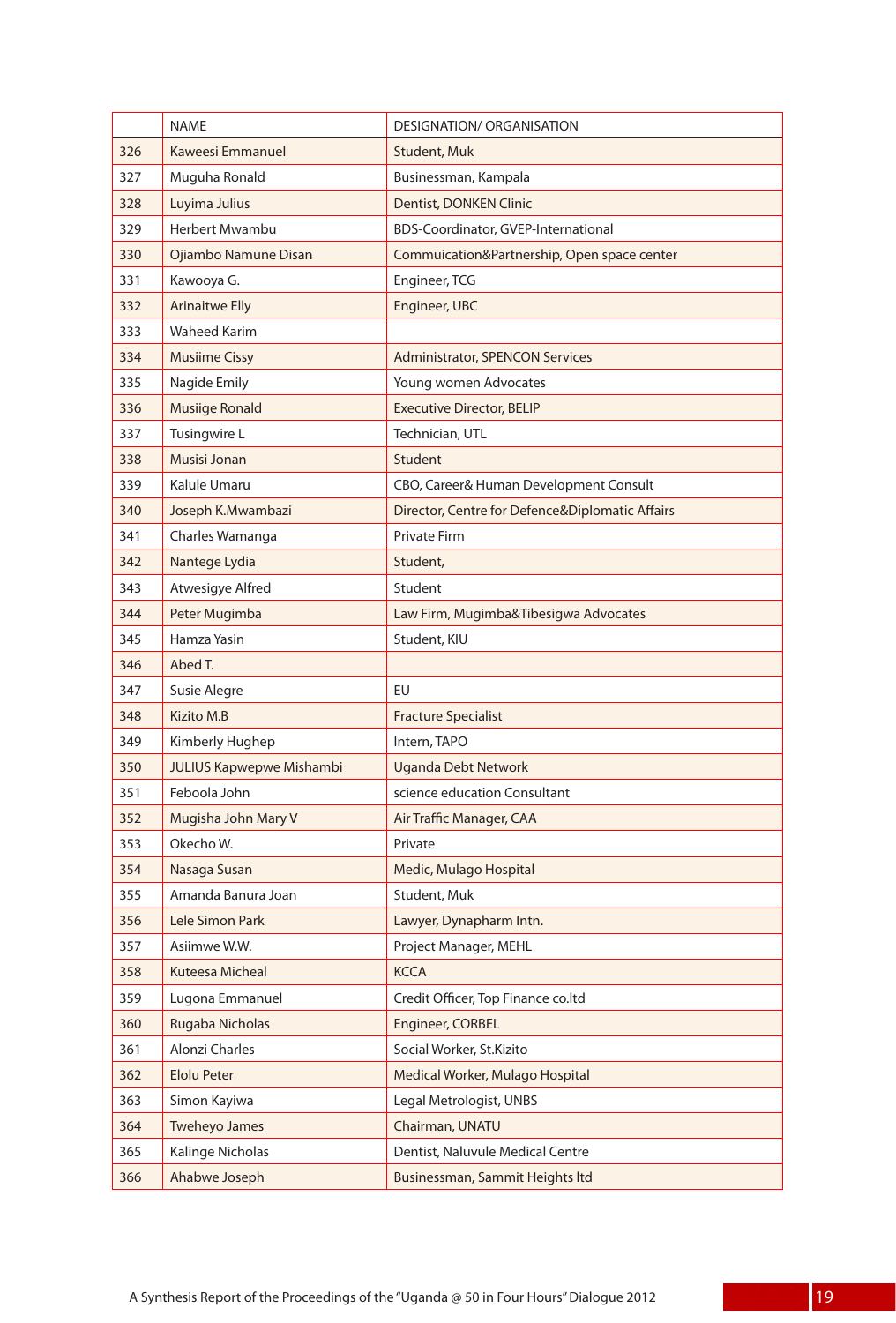|     | <b>NAME</b>              | <b>DESIGNATION/ ORGANISATION</b>              |
|-----|--------------------------|-----------------------------------------------|
| 367 | Otema Peter              | <b>Student, Makerere University</b>           |
| 368 | Amanzuru William         | <b>Student, Law Society</b>                   |
| 369 | Amdayo Richard           | Med Doctor, UPC MED                           |
| 370 | <b>Emmanuel Okolotum</b> | Economist                                     |
| 371 | Ofwoyoru Kityo G.        | Pastor, G.C.C                                 |
| 372 | Jasper Sekitoleko        | Businessman, NWFL                             |
| 373 | Justus Black             | Tranport&Accountant Minister, Guide2 Uganda   |
| 374 | <b>Ettonu Ronald</b>     | <b>Accountant, NCC</b>                        |
| 375 | Simon S.                 | Social Worker, Plan-Uganda                    |
| 376 | Kisero John Samuel       | Valuers, Ideal Surveyor Valuers               |
| 377 | Baggio Joseph E.         |                                               |
| 378 | Lukoda Sulaiman          | <b>Boda Rider</b>                             |
| 379 | Jaffer Ismail            | Salesman, cartridge Worldug Itd               |
| 380 | Nanjoge Rogers           | Selfemployed/Student, Book binder             |
| 381 | Ben Sebaguzi             | Businessman,                                  |
| 382 | Flavia Nyandoi           | Executive Director, Women Focus Uganda        |
| 383 | Amek Mary Grace          | Member, Women Focus Uganda                    |
| 384 | <b>Bwanika Patrick</b>   | Sales Manager, Youth link news paper          |
| 385 | Robert Baingana          | Manager                                       |
| 386 | <b>Bob Owani</b>         | Pharmacist, Mulago Hospital                   |
| 387 | Mark Kashaija            | RF, OPM                                       |
| 388 | Rogers Mukongo           | <b>Communication Officer, PSFU</b>            |
| 389 | <b>Edmond Awor</b>       | RF, OPM                                       |
| 390 | Sakwam Julius            | RF, MTN Uganda                                |
| 391 | Asiimwe J.               | Consultant, Team                              |
| 392 | Jano Okello              | Consultant, Team                              |
| 393 | Dr. Kaggwa Benjamin      | <b>CCIT MUK, Dream Team</b>                   |
| 394 | Anthony Kadoma           | <b>Student, Future Generation Grad School</b> |
| 395 | Amony Ogaba              |                                               |
| 396 | Kabogoza Sam             | Consultant                                    |
| 397 | Kanyike Kevinsa          | Media Student                                 |
| 398 | Hangoli Julius           | Simba Media                                   |
| 399 | Okema Leonard            | Civil Servant, Parliament                     |
| 400 | Kasozi Lawrence          | Data Analyst, UBOS                            |
| 401 | Mutagejja Frank          | Accounts Manager, OLITECH International       |
| 402 | Oyeme Rala               | <b>UPC</b>                                    |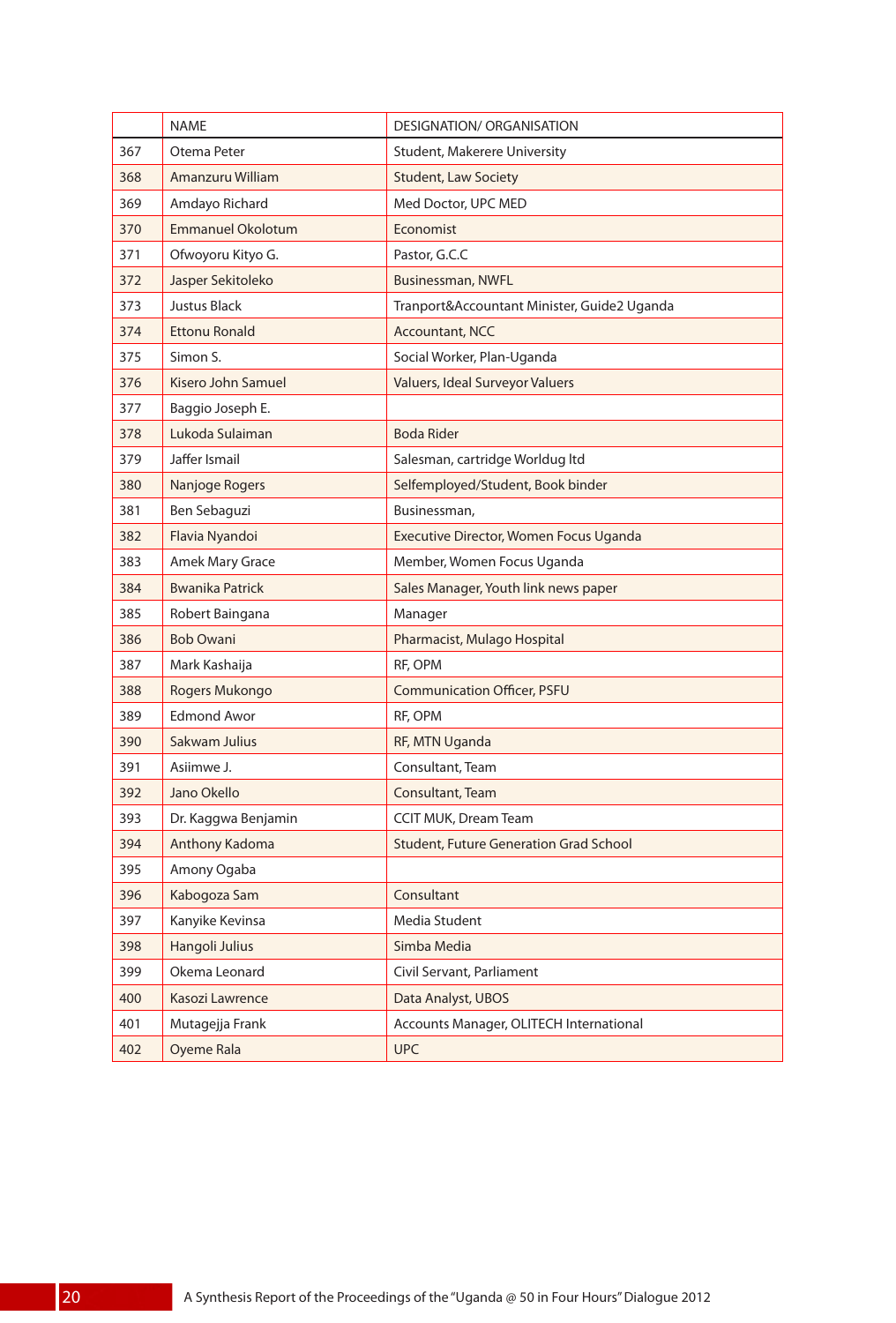### PUBLICATIONS IN THIS SERIES

ACODE, (2002). The African Policy Makers Workshop on the Negotiations for a Liability and Redress Regime Under the Cartagena Protocol on Biosafety: Report of the Proceedings; ACODE Policy Dialogue Series No. 1, 2002. Kampala.

Tumushabe, G., and Mpeirwe, A., (2003). East Africa Sub-Regional Workshop on Genetically Modified Organisms: Report of the Proceedings. ACODE Policy Dialogue Series No. 2, 2003. Kampala.

Kutegeka, S., and Luyima, V., (2003). High Level Policy Dialogue on Nature, Wealth and Power: Balancing Nature, Wealth and Power Through The PEAP Revision Process, Report of the Proceedings. ACODE Policy Dialogue Series No. 3, 2003. Kampala.

Musiime, E., and Naluwairo, R., (2004). Workshop on Organic Agriculture, Food Security and Poverty Eradication: Policy Options for Increasing the Role of Organic Agriculture in Ensuring Sustainable Food Security and Poverty Alleviation in Sub-Saharan Africa: Report of the Proceedings. ACODE Policy Dialogue Series No. 4, 2004. Kampala.

Tumushabe, G., (2004). High Level Policy Dialogue on Bio-Safety Frameworks in Sub-Saharan Africa: National Biosafety Frameworks, Whose Agenda? Report of the Proceedings. ACODE Policy Dialogue Series No. 5, 2004. Kampala

Naluwairo, R., and Musiime, E., (2004). Report of the Parliamentary Public Hearing on Genetically Modified Organisms in Uganda: A New Approach to Soliciting Peoples' Views on Emerging Issues in Society. ACODE Policy Dialogue Series No. 6, 2004. Kampala

Tumushabe, G., and Naluwairo, R., (2006). The East Africa Conference on Intellectual Property Rights and Development: Synthesis Report of the Proceedings. ACODE Policy Dialogue Series No. 7, 2006. Kampala.

Tabaire, B., and Okao, J., (2010). Reviving Makerere University to a Leading Institution for Academic Excellence in Africa: Synthesis Report of Proceedings of the 3rd State of the Nation Platform. ACODE Policy Dialogue Series No. 8, 2010. Kampala.

Tabaire, B., and Okao, J., (2010). A Reflection of Uganda's Foreign Policy and Role at the UN Security Council: Synthesis Report of Proceedings of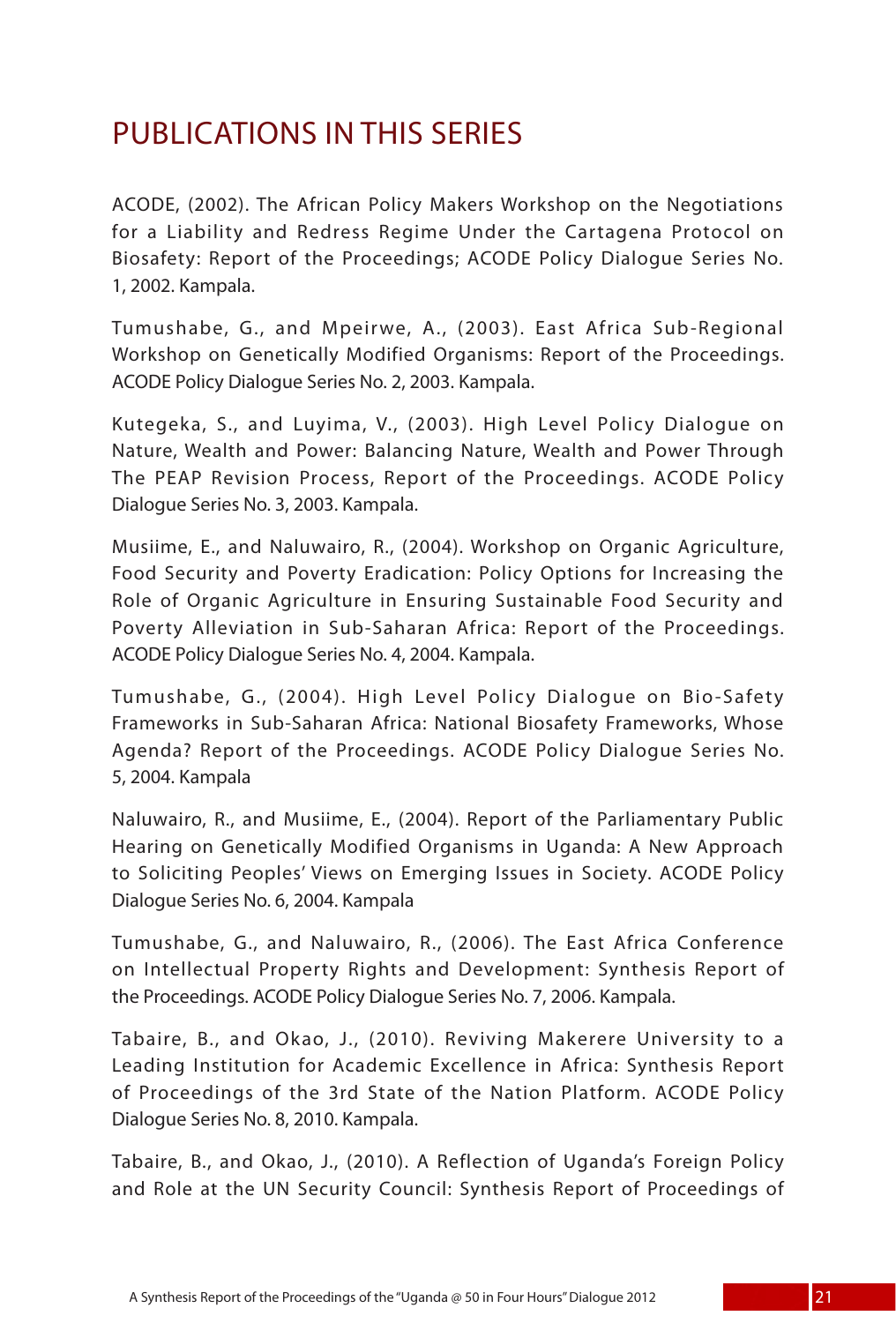the 5th State of the Nation Platform. ACODE Policy Dialogue Series No. 9, 2010. Kampala.

Tabaire, B., and Okao, J., (2010). The Preparedness of the Uganda Police to Ensure a Free, Fair and Violent-free Elections in 2011: Synthesis Report of Proceedings of the 6th State of the Nation Platform. ACODE Policy Dialogue Series No. 10, 2010. Kampala.

Tabaire, B., and Okao, J., (2010). Transforming Uganda's Public Policy, Economy and Politics: Synthesis Report of Proceedings of the 7th State of the Nation Platform. ACODE Policy Dialogue Series No. 11, 2010. Kampala.

Tabaire, B., and Okao, J., (2010). Decentralization; A Good Thing Being Abused: Synthesis Report of Proceedings of the 8th State of the Nation Platform. ACODE Policy Dialogue Series No. 12, 2010.Kampala.

Tabaire, B., and Okao, J., (2010). Politics, Patronage and Religion in Uganda: A Synthesis Report of the Proceedings of the 9th Session of the State of the Nation Platform. ACODE Policy Dialogue Series, No. 13, 2010. Kampala.

Tabaire, B., and Okao, J., (2010). Uganda's National Budget 2010/2011: A Critical Look at the Government's Priorities: A Synthesis Report of the Proceedings of the 10th Session of the State of the Nation Platform. ACODE Policy Dialogue Series, No. 14, 2010. Kampala.

Mugyenyi, O., et.al. (2010). Equitable Sharing of the Treasures of Oil and Gas in a Transparent and Environmentally Sustainable Manner: A Synthesis Report of the Proceedings of the Parliamentary Symposium on Oil and Gas Development in Uganda. ACODE Policy Dialogue Series, No. 15, 2010. Kampala.

Nampewo, S., and Bogere, G., (2013). Effectiveness of the National Budget: Taking Stock of Fiscal Expenditure Outcomes in Uganda. A Synthesis Report of the Proceedings of the Second High Level Policy Dialogue on the Budget 2012. ACODE Policy Dialogue Report Series, No.16, 2013. Kampala.